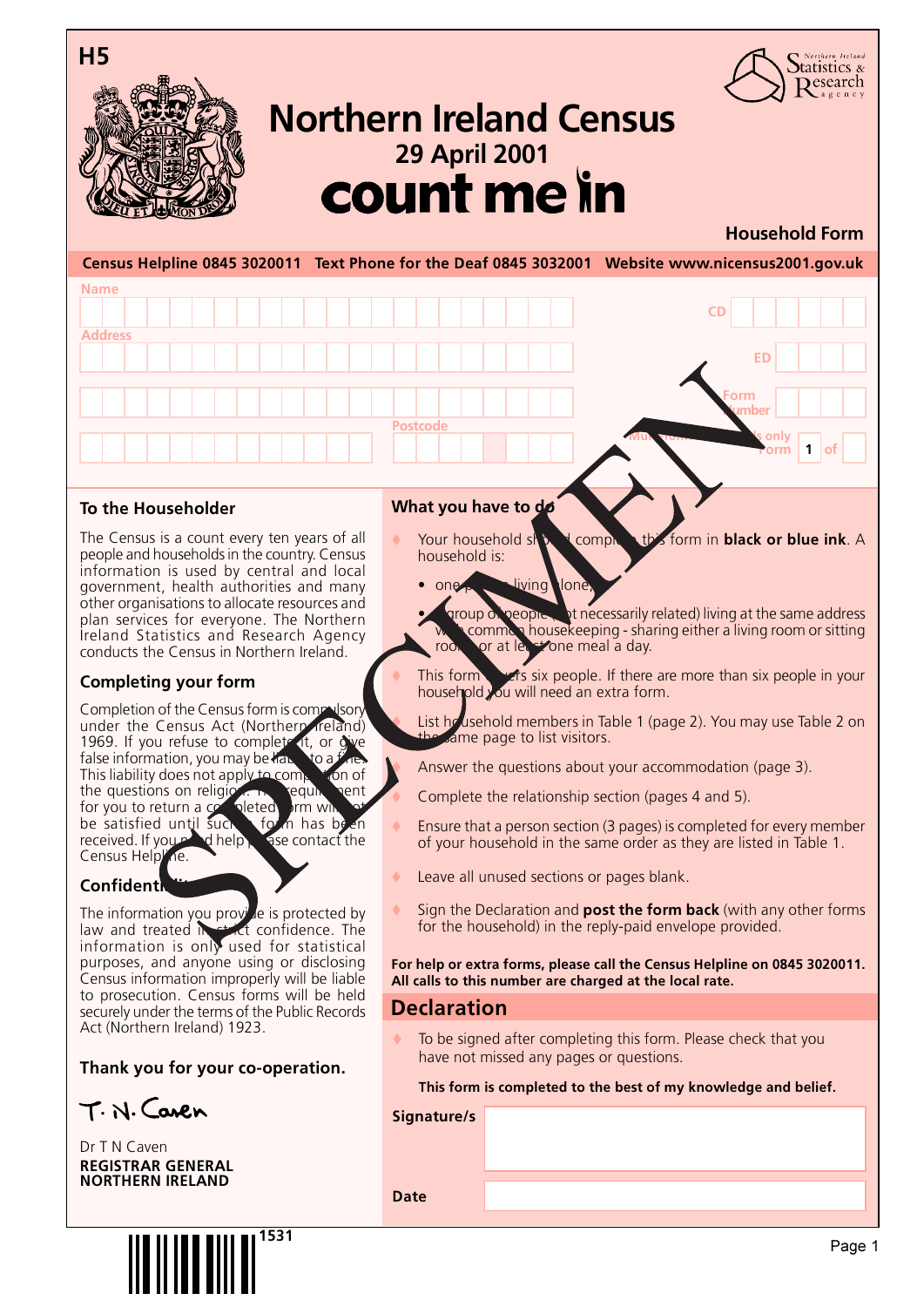## **Table 1 Household Members**

- t **Using** *black or blue ink,* **list all members of your household who usually live at this address, including yourself.**
	- **Start with the Householder or Joint Householders.**
	- **Include anyone who is temporarily away from home on the night of 29 April 2001 but who usually lives at this address.**
	- **Include schoolchildren and students if they live at this address during the school, college or university term.**
	- **Also include schoolchildren and students who are away from home during the school, college or university term for whom only basic information is required at this address.**
	- **Include any baby born before 30 April 2001, even if still in hospital.**
	- **Include people with more than one address if they live at this address for the** *majority of time***.**
	- **Include anyone who is staying with you who has no other usual address.**
	- **Include a spouse or partner who works away from home for part of the time, or is a member of the armed forces, if they usually live at this address.**
- If any member of your household aged 16 or over requires a separate form **or** privacy reasons, **please contact the Census Helpline and** 4 **the relevant box in the column marked Individual Form.**

| Person No. |                                                                                                                      | <b>Individual Form</b> |
|------------|----------------------------------------------------------------------------------------------------------------------|------------------------|
| Person 1   |                                                                                                                      |                        |
| Person 2   |                                                                                                                      |                        |
| Person 3   |                                                                                                                      |                        |
| Person 4   |                                                                                                                      |                        |
| Person 5   |                                                                                                                      |                        |
| Person 6   |                                                                                                                      |                        |
|            | Nd, you will need an extra form. Please contact the Census Helpline.<br>If you have more than 6 people in your house |                        |
| Person 7   |                                                                                                                      |                        |
| Person 8   |                                                                                                                      |                        |
| Person 9   |                                                                                                                      |                        |
| Person 10  |                                                                                                                      |                        |
| Person 11  |                                                                                                                      |                        |
| Person 12  |                                                                                                                      |                        |
|            | <b>Table 2 Visitors</b>                                                                                              |                        |

To help you complete the form you may use Table 2 to list any visitors staying at this address, **on the night of 29 April 2001, who usually live elsewhere.**

t **If there are only visitors at this address, please complete questions H1 to H6 (page 3). No further questions need to be answered.**

| First name and surname | <b>Address</b> |
|------------------------|----------------|
|                        |                |
|                        |                |
|                        |                |
|                        |                |
| Page 2                 | $^{1532}$      |

<u>HAH INDI III II</u>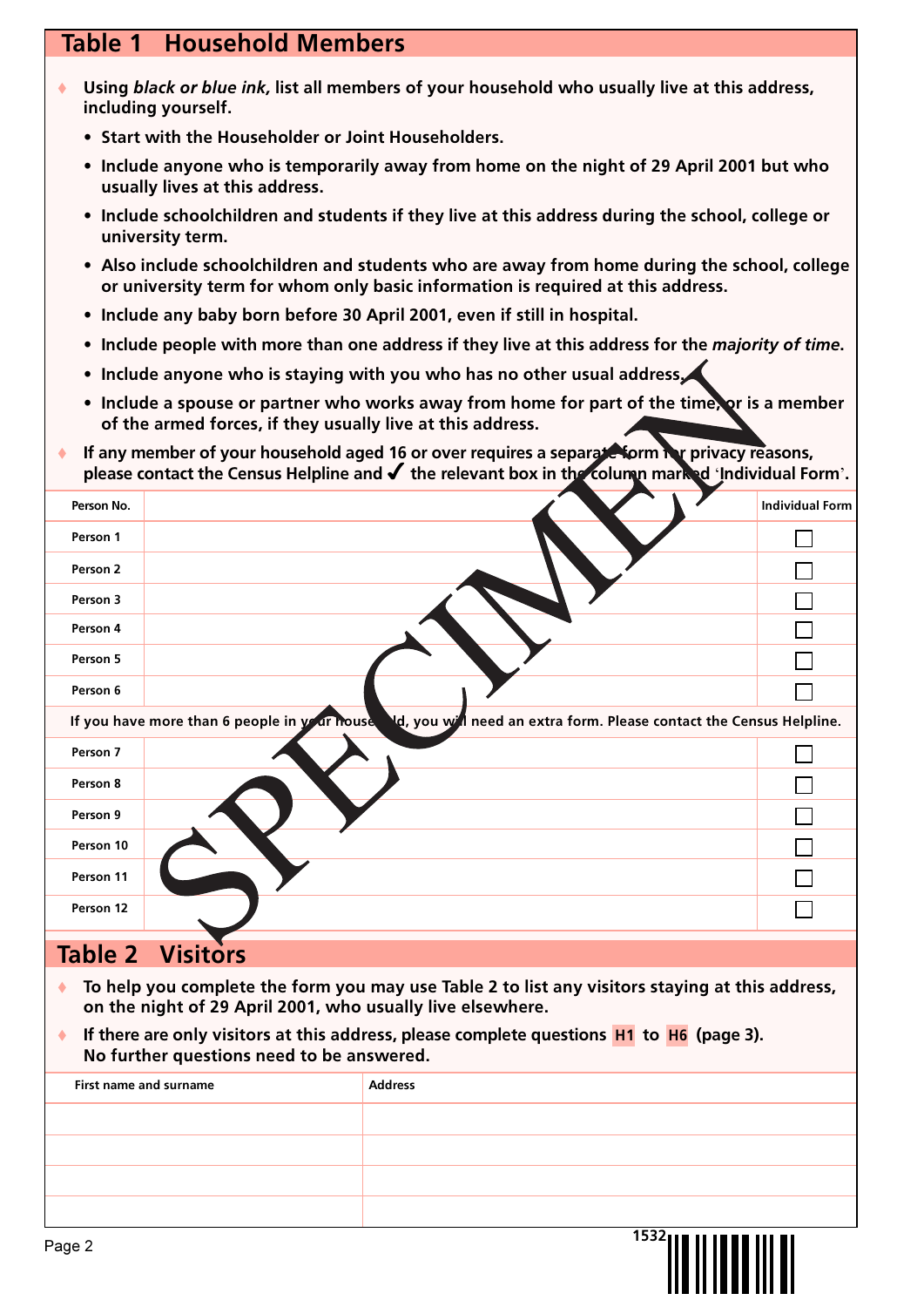### **How to complete the remaining**

#### *Remember to use black or blue ink.*

*Put a tick in the appropriate box,* like this  $\Box$  If you mark the wrong *box, fill in the box and put a tick in the right one, like this*

**H1 What type of accommodation does your household occupy?**

**Household Accommodation**

 $\overline{\mathbf{V}}$ 

|           | remaining questions                                                                                                                                                                                                                                                                                                                |                                                                                                                                                                                                                                          |
|-----------|------------------------------------------------------------------------------------------------------------------------------------------------------------------------------------------------------------------------------------------------------------------------------------------------------------------------------------|------------------------------------------------------------------------------------------------------------------------------------------------------------------------------------------------------------------------------------------|
|           | Where you are required to<br>write in an answer please use<br><b>CAPITAL LETTERS and leave</b><br>one space between each<br>word. Where possible, start a<br>new line if a word will not fit.                                                                                                                                      | What is your country of birth?<br>9<br>Elsewhere, please write in the<br>present name of the country<br>S<br>OUT <sub>H</sub><br>$F$ RI $C$<br>A<br>A                                                                                    |
|           | lation                                                                                                                                                                                                                                                                                                                             |                                                                                                                                                                                                                                          |
| H4        | Do you have a bath/shower<br>and toilet for use only by your<br>household?<br>Yes<br>No                                                                                                                                                                                                                                            | H9<br>Does your household own or<br>rent the accommodation?<br>٠<br>one box only.<br>Ow's outright<br>o to $H11$                                                                                                                         |
| H         | <b>H5</b> What is the lowest floor<br>level of your household's<br>living accommodation?<br>Basement or semi-basemen<br>Ground floor (street<br>$e$ l)<br>wel)<br>First floor (floor above s<br><b>re</b><br>Second<br>or fourth floor<br>Tb<br>"fth flow or higher<br>Are the rooms sed by your<br>household located on more      | Owns with a mortgage or loan<br>Go to H11<br>Pays part rent and part<br>mortgage (shared ownership)<br>$\blacktriangleright$ Go to $H11$<br>Rents<br>$\blacktriangleright$ Go to $\blacktriangleright$ H10<br>Lives here rent free       |
|           | han one floor?                                                                                                                                                                                                                                                                                                                     | $\blacktriangleright$ Go to $\blacktriangleright$ 110                                                                                                                                                                                    |
|           | No                                                                                                                                                                                                                                                                                                                                 | <b>H10 Who is your landlord?</b>                                                                                                                                                                                                         |
| H7        | oes your accommodation<br>have central heating?<br>If you have_central heating<br>available, √ 'Yes' whether or<br>not you use it.<br><b>Central heating includes:</b><br>gas, oil or solid fuel central<br>heating,<br>night storage heaters,<br>warm air heating,<br>۰<br>underfloor heating.<br>Yes, in some or all rooms<br>No | Northern Ireland Housing<br>Executive<br>Housing Association<br>Housing Co-operative<br>Charitable Trust<br>Private landlord or letting agency<br>Employer of a household member<br>Relative or friend of a<br>household member<br>Other |
| <b>H8</b> | How many cars or vans are<br>owned, or available for use,<br>by one or more members of<br>your household?<br>Include any company car or van if<br>available for private use.<br>None<br>One                                                                                                                                        | H11 Please turn the page.                                                                                                                                                                                                                |

**A** *whole* **house or bungalow that is:** Detached Semi-detached Terraced (including end-terrace) **A flat, maisonette, or apartment that is:** In a purpose-built block of flats or tenement Part of a converted or shared house (includes bed-sits) In a commercial building (for example, in an office building, or hotel, or over a shop) **Mobile or temporary structure:** A caravan or other mobile or temporary structure **H2** Is your household's **accommodation self-contain** ◆ This means that **including the kitch bathroom and toilet are behind a door that only your house**  $Yes$ , and  $\overline{S}$  are behind a door that only our household can use No **H3 How many rooms do you have for use only by your household?** ◆ *Do not count* bathrooms, toilets, **halls or landings, or rooms that can only be used for storage such as cupboards.** ◆ *Do count* all other rooms, for **example kitchens, living rooms, bedrooms, utility rooms and studies.** ◆ If two rooms have been converted **into one, count them as one room.** Number of rooms **household?** Yes **H5** What is the level of yo **living acco** Baseme Ground First flo Second This or fourth floor **Fifth floor or higher Are the ro** household **than one floor?**  $T$ es  $N$ o **H7** Does your have cent **If you have available,**  $\bullet$ **not you use Central hea gas, oil or solid fuel central heating, night** s warm **under** Yes, in No **H8** How many owned, or by one or **your hous Include any available for** None Two **Three** Four or more, *please write in*

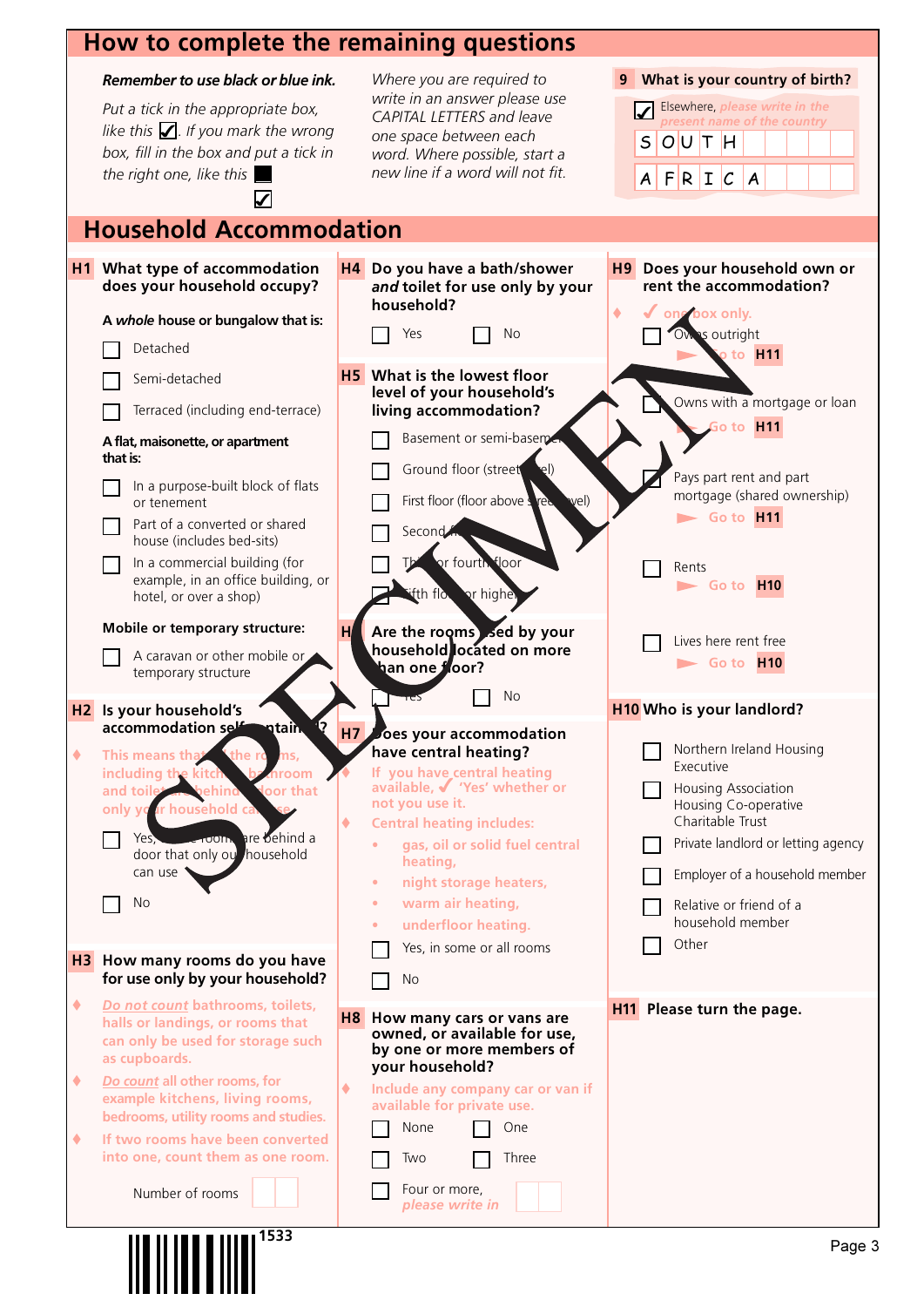## **Household Members and their Relationships within the Household**

- ◆ The example below shows how to provide the relationship information for John Smith, his wife (Mary) **and their four children (Alison, Steven, James and Margaret).**
- ♦ In this example Steven's (Person 4) relationship to Person 1 is son, to Person 2 is son and to Person 3 is **brother.**

| <b>Name of Person 1</b> | <b>Name of Person 2</b>                                                                                              |                       | <b>Name of Person 3</b>                                    |                     | <b>Name of Person 4</b>                                    |                |
|-------------------------|----------------------------------------------------------------------------------------------------------------------|-----------------------|------------------------------------------------------------|---------------------|------------------------------------------------------------|----------------|
| <b>JOHN</b>             | First name<br><b>MARY</b>                                                                                            |                       | <b>First name ALISON</b>                                   |                     | First name<br><b>STEVEN</b>                                |                |
| urname<br><b>SMITH</b>  | Surname<br><b>SMITH</b>                                                                                              |                       | <b>SMITH</b><br>Surname                                    |                     | Surname<br><b>SMITH</b>                                    |                |
|                         | <b>Relationship of</b><br>Person 2 to Person $\rightarrow$                                                           | $\mathbf{1}$          | <b>Relationship of</b><br>Person 3 to Person $\rightarrow$ | $\overline{2}$<br>1 | <b>Relationship of</b><br>Person 4 to Person $\rightarrow$ |                |
| <b>ENTER NAME</b>       | Husband or wife                                                                                                      | $\boldsymbol{\nabla}$ | Husband or wife                                            |                     | Husband or wife                                            |                |
| <b>OF PERSON 1</b>      | Partner                                                                                                              | П                     | Partner                                                    |                     | Partner                                                    |                |
| <b>ABOVE</b>            | Son or daughter                                                                                                      | $\Box$                | Son or daughter                                            | ☑<br>☑              | Son or daughter                                            |                |
|                         | Step-child                                                                                                           | $\mathbf{I}$          | Step-child                                                 |                     | Step-child                                                 |                |
|                         | Brother or sister                                                                                                    | $\Box$                | Brother or sister                                          |                     | Brother or sister                                          | $\blacksquare$ |
|                         |                                                                                                                      |                       |                                                            |                     |                                                            |                |
|                         | Use the same order as Persons are listed in Table 1 (page 2), starting with Person                                   |                       |                                                            |                     |                                                            |                |
|                         | Print the name of each household member in the space at the top of                                                   |                       |                                                            |                     | <b>ch</b> columi                                           |                |
|                         |                                                                                                                      |                       |                                                            |                     |                                                            |                |
|                         | $\checkmark$ a box to show the relationship of each person to each of the $\checkmark$ or mempers of your household. |                       |                                                            |                     |                                                            |                |
|                         | Provide information here for household members who require                                                           |                       |                                                            |                     | an Individual Form for privacy reasons.                    |                |
|                         | Questions on the following pages should be left lank for these, cople.                                               |                       |                                                            |                     |                                                            |                |
| Name of Person 1        | <b>Name of Person 2</b>                                                                                              |                       | Name & Person 3                                            |                     | <b>Name of Person 4</b>                                    |                |
| First name              | First name                                                                                                           |                       | First na                                                   |                     | First name                                                 |                |
| Surname                 | Surname                                                                                                              |                       |                                                            |                     | Surname                                                    |                |
|                         | <b>Relations</b>                                                                                                     |                       | <b>Relationship of</b>                                     |                     | <b>Relationship of</b>                                     |                |
|                         | 2 to 1<br>son =                                                                                                      |                       | Person 3 to Person $\rightarrow 1$                         | $\overline{2}$      | Person 4 to Person $\rightarrow$ 1                         | 2<br>3         |
| <b>ENTER NAME</b>       | <b>sban</b><br>or wife                                                                                               |                       | Husband or wife                                            |                     | Husband or wife                                            |                |
| <b>OF PERSON</b>        | Pan                                                                                                                  |                       | Partner                                                    |                     | Partner                                                    |                |
| <b>ABOVE</b>            | an or dughter                                                                                                        |                       | Son or daughter                                            |                     | Son or daughter                                            |                |
|                         | Ste - child                                                                                                          |                       | Step-child                                                 |                     | Step-child                                                 |                |
|                         | <b>Brother or sister</b>                                                                                             |                       | Brother or sister                                          |                     | Brother or sister                                          |                |
|                         | Mother or father                                                                                                     |                       | Mother or father                                           | $\sim$              | Mother or father                                           |                |
|                         | Step-mother or                                                                                                       |                       | Step-mother or                                             |                     | Step-mother or                                             |                |
|                         | step-father                                                                                                          |                       | step-father                                                |                     | step-father                                                |                |
|                         | Grandchild                                                                                                           |                       | Grandchild                                                 |                     | Grandchild                                                 |                |
|                         | Grandparent                                                                                                          |                       | Grandparent                                                |                     | Grandparent                                                |                |
|                         |                                                                                                                      |                       |                                                            |                     |                                                            |                |
|                         | Other related                                                                                                        |                       | Other related                                              |                     | Other related                                              |                |
|                         | Unrelated                                                                                                            |                       | Unrelated                                                  |                     | Unrelated                                                  |                |

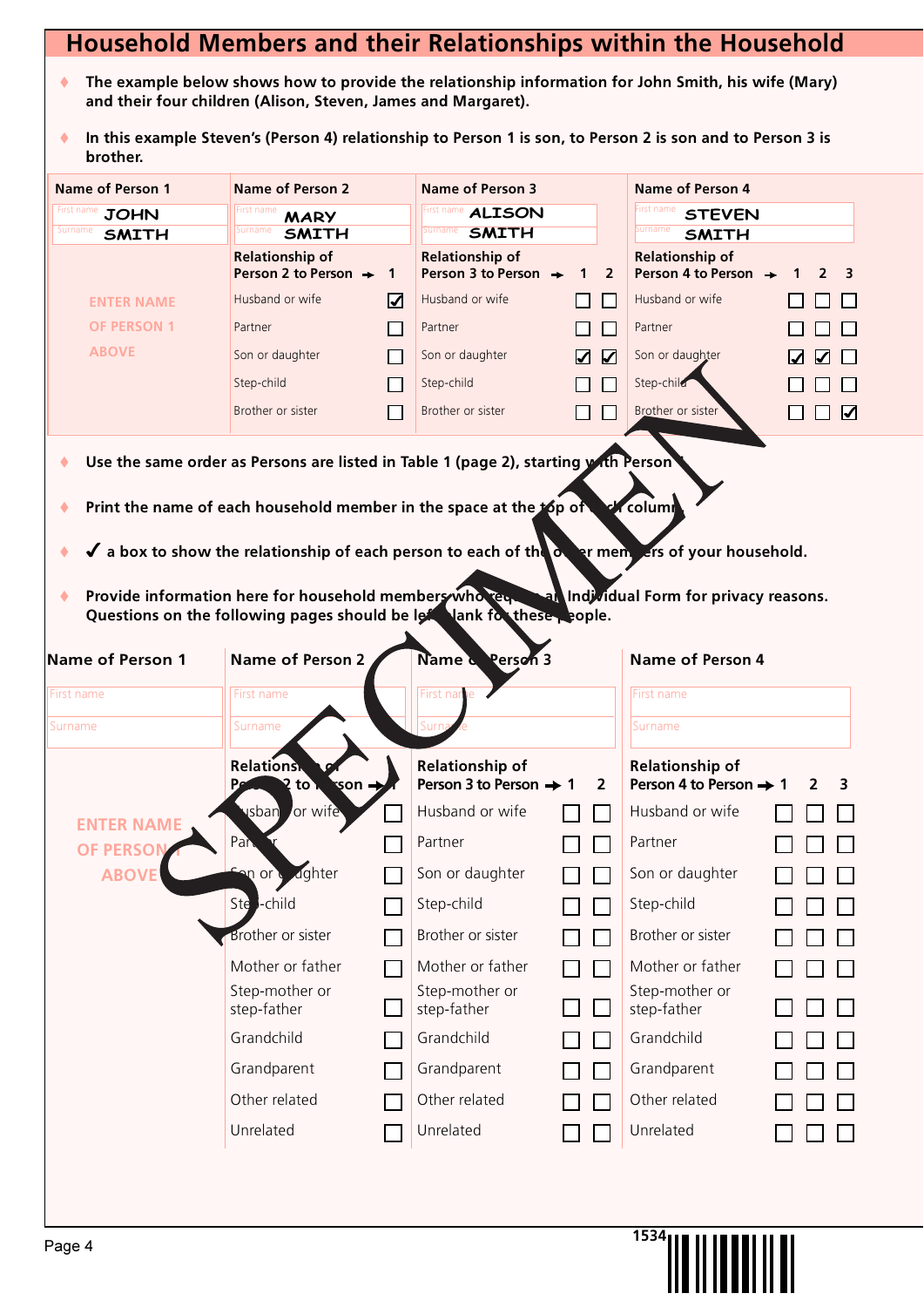| <b>Name of Person 5</b>                |                | <b>Name of Person 6</b>                                  |                                                                                               |
|----------------------------------------|----------------|----------------------------------------------------------|-----------------------------------------------------------------------------------------------|
| First name<br><b>JAMES</b><br>Surname  |                | First name<br><b>MARGARET</b><br>Surname<br><b>SMITH</b> |                                                                                               |
| <b>SMITH</b><br><b>Relationship of</b> |                | <b>Relationship of</b>                                   |                                                                                               |
| <b>Person 5 to Person</b>              |                | Person 6 to Person                                       | 5<br>2                                                                                        |
| Husband or wife<br>Partner             |                | Husband or wife<br>Partner                               |                                                                                               |
| Son or daughter                        |                | Son or daughter                                          |                                                                                               |
| Step-child                             | ✔              | Step-child                                               |                                                                                               |
| Brother or sister                      | ☑<br>☑         | Brother or sister                                        | $\boldsymbol{\mathsf{Z}}$<br>$\blacktriangleright$                                            |
|                                        |                |                                                          |                                                                                               |
|                                        |                |                                                          |                                                                                               |
|                                        |                |                                                          |                                                                                               |
|                                        |                |                                                          |                                                                                               |
|                                        |                |                                                          |                                                                                               |
|                                        |                |                                                          |                                                                                               |
|                                        |                |                                                          |                                                                                               |
| <b>Name of Person 5</b>                |                | Name f Person 6                                          |                                                                                               |
| First name                             |                | ne                                                       |                                                                                               |
| Surname                                |                | Surname                                                  |                                                                                               |
| Relationship of                        |                | Relationship of                                          |                                                                                               |
| Person 5 to Person                     | $\overline{2}$ | Person 6 to Person →                                     | 2<br>5<br>3                                                                                   |
| Husband or vife                        |                | Husband or wife                                          |                                                                                               |
| Partner                                |                | Partner                                                  |                                                                                               |
| or daughter<br>Sd                      |                | Son or daughter                                          |                                                                                               |
| Step-erma                              |                | Step-child                                               |                                                                                               |
| Brother & sist                         |                | Brother or sister                                        |                                                                                               |
| Mother or father                       |                | Mother or father                                         |                                                                                               |
| Step-mother or<br>step-father          |                | Step-mother or<br>step-father                            |                                                                                               |
| Grandchild                             |                | Grandchild                                               |                                                                                               |
| Grandparent                            |                | Grandparent                                              |                                                                                               |
| Other related                          |                | Other related                                            |                                                                                               |
|                                        |                | Unrelated                                                |                                                                                               |
| Unrelated                              |                |                                                          |                                                                                               |
|                                        |                |                                                          | Remaining questions should be answered for each member of your household in the same order as |

**they are listed in Table 1 (page 2 of your Household Form). Where a household member is completing an Individual Form for privacy reasons, the remaining questions for this person should be left** *blank***.**

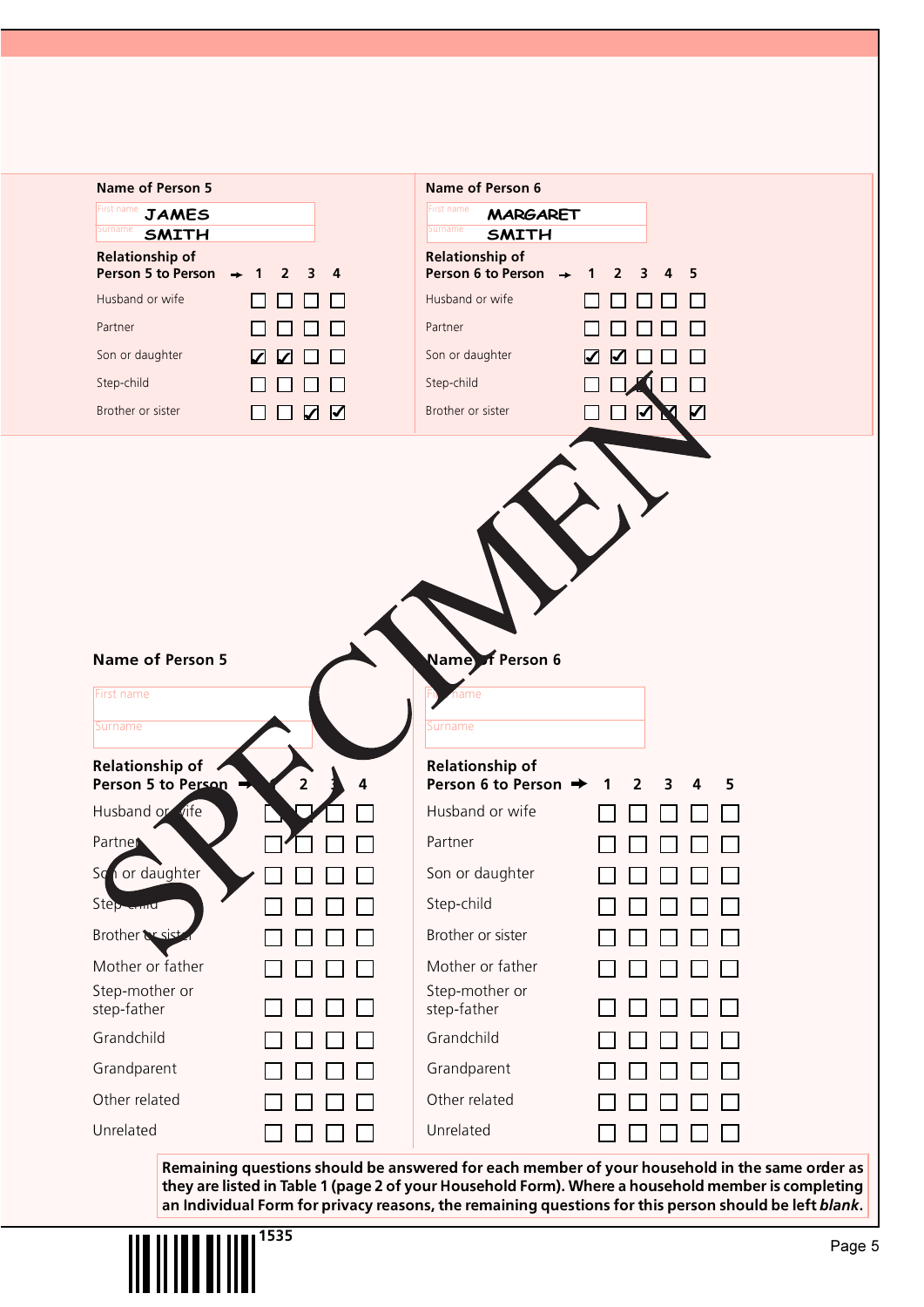| <b>Person 1</b>                                                               |                                                               |                                                                       |
|-------------------------------------------------------------------------------|---------------------------------------------------------------|-----------------------------------------------------------------------|
| What is your name? (Person 1 in Table 1)<br>1                                 |                                                               | 10 To which of these ethnic groups                                    |
| <b>First name and surname</b>                                                 |                                                               | do you consider you belong?<br>۰<br>$\checkmark$ one box only.        |
|                                                                               |                                                               | White                                                                 |
| What is your sex?<br>2 <sup>1</sup>                                           | Do you regard yourself as<br>8<br>belonging to any particular | Chinese                                                               |
| Male<br>Female                                                                | religion?                                                     | Irish Traveller                                                       |
| What is your date of birth?<br>3                                              | Go to 8a<br>Yes                                               | Indian                                                                |
| Month<br>Day<br>Year                                                          | Go to 8b<br>No                                                | Pakistani                                                             |
|                                                                               | 8a What religion, religious<br>denomination or body do you    | Bangladeshi                                                           |
| What is your marital status<br>4                                              | belong to?                                                    | <b>Black Caribbean</b>                                                |
| (on 29 April 2001)?                                                           | Roman Catholic                                                | Black African                                                         |
| Single (never married)                                                        | Presbyterian Church in Ireland                                | <b>Black Other</b>                                                    |
| Married (first marriage)                                                      | Church of Ireland                                             | o, write in                                                           |
| Re-married                                                                    | Methodist Church in Ireland                                   |                                                                       |
| Separated (but still legally married)                                         | Other, please write in                                        |                                                                       |
| Divorced                                                                      |                                                               |                                                                       |
| Widowed                                                                       |                                                               | Any other ethnic group, write in                                      |
| 5<br>Are you a schoolchild or student                                         |                                                               |                                                                       |
| in full-time education?                                                       |                                                               |                                                                       |
| $Yes$ Go to 6<br>$No \rightharpoonup Go$ to 7                                 | <b>8b</b> What religion, sigious                              |                                                                       |
|                                                                               | deng mination or<br>dy were<br>you brought up in?             |                                                                       |
| Do you live at the address<br>6<br>shown on the front of this form            | Roman Catholic                                                | 11 Over the last twelve months<br>would you say your health has       |
| during the school, college or<br>university term?                             | vteriar Church in Ireland                                     | on the whole been:                                                    |
| Only answer this question if you<br>۰                                         | Courch of Ireland                                             | Good?                                                                 |
| have answered 'Yes' to Qu<br>Yes, I live at this add ss dun.                  | lethodist Church in Ireland                                   | Fairly good?                                                          |
| the school/college/un<br><b>xsity</b><br>łm                                   | Other, please write in                                        | Not good?                                                             |
|                                                                               |                                                               | 12 Do you look after, or give any                                     |
| No, I live<br>າg the<br>:ewb<br>school/collegerantversity<br>lerm             |                                                               | help or support to family members,<br>friends, neighbours or others   |
| $\triangleright$ Go to 35                                                     |                                                               | because of:                                                           |
|                                                                               | None                                                          | long term physical or<br>mental ill-health or disability,             |
| $\overline{\mathbf{z}}$<br>Can you understand, speak,<br>read or write Irish? | What is your country of birth?<br>9                           | problems related to old age?                                          |
| If all the boxes that apply.<br>٠                                             | Northern Ireland                                              | Do not count anything you do as<br>٠<br>part of your paid employment. |
| Understand spoken Irish                                                       | England<br>Wales                                              | time spent in a typical week.<br>۰                                    |
| Speak Irish                                                                   | Republic of<br>Scotland                                       | No                                                                    |
| Read Irish                                                                    | Ireland<br>Elsewhere, <i>please write in the</i>              | Yes, 1-19 hours a week                                                |
| Write Irish                                                                   | present name of the country                                   | Yes, 20-49 hours a week                                               |
| None of the above                                                             |                                                               | Yes, 50+ hours a week                                                 |
|                                                                               |                                                               |                                                                       |
|                                                                               |                                                               | 1536 <sub>1</sub>                                                     |
| Page 6                                                                        |                                                               |                                                                       |
|                                                                               |                                                               |                                                                       |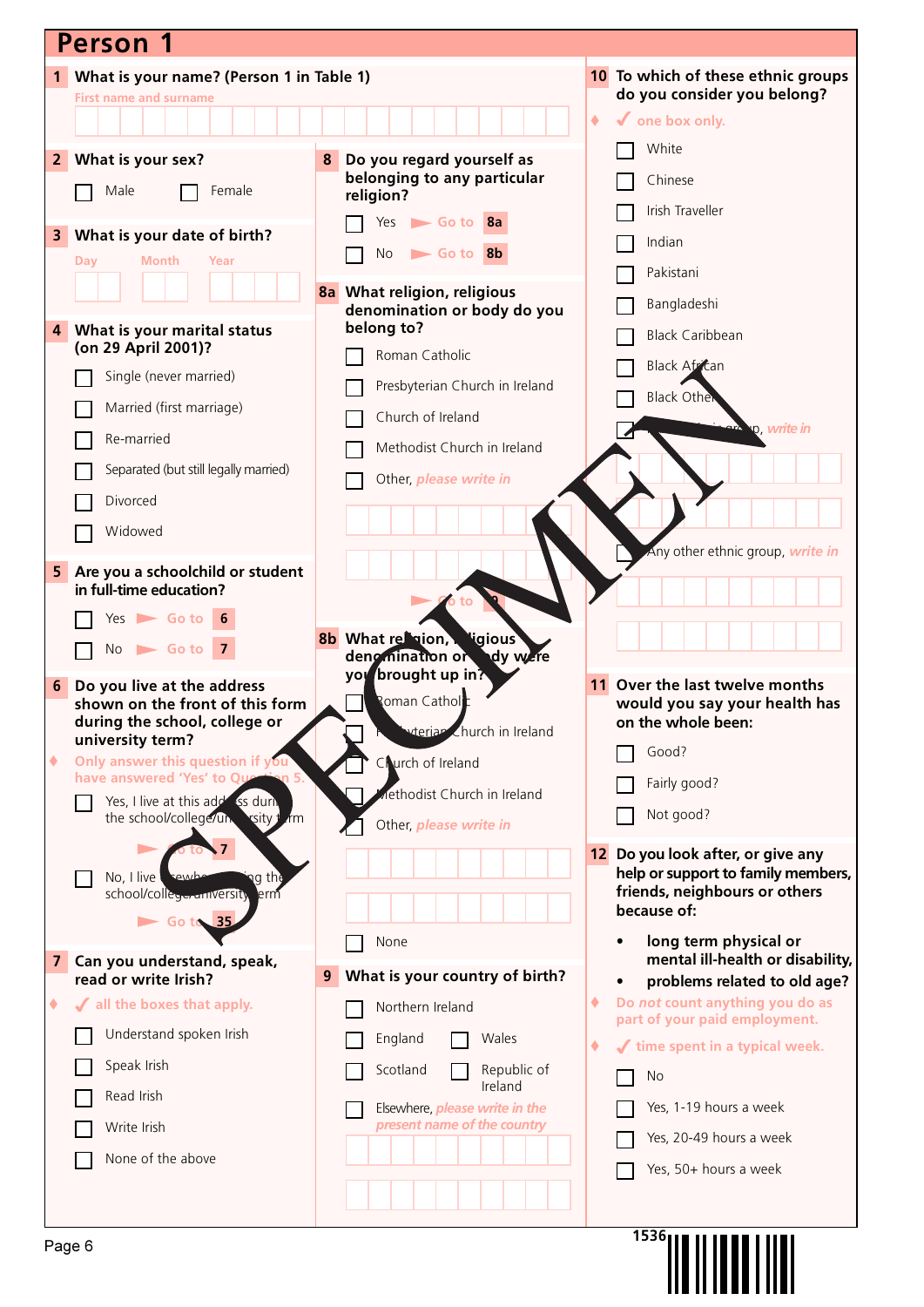|              | <b>Person 1 - continued</b>                                                                                                                                                    |     |                                                                                       |
|--------------|--------------------------------------------------------------------------------------------------------------------------------------------------------------------------------|-----|---------------------------------------------------------------------------------------|
| ۰            | 13 Do you have any long-term illness, health problem or disability which<br>limits your daily activities or the work you can do?<br>Include problems which are due to old age. |     | 18 Were you actively looking for any<br>kind of paid work during the last<br>4 weeks? |
|              | Yes<br><b>No</b>                                                                                                                                                               |     | Yes<br>No                                                                             |
|              | 14 What was your usual address one year ago?                                                                                                                                   |     | 19 If a job had been available last<br>week, could you have started it                |
| $\spadesuit$ | If you were a child at boarding school or a student one year ago, give the<br>address at which you were living during the school/college/university term.                      |     | within 2 weeks?                                                                       |
| ۰            | For a child born after 29 April 2000, $\checkmark$ 'No usual address one year ago'.                                                                                            |     | Yes<br>No                                                                             |
|              | The address shown on the front of the form                                                                                                                                     |     | 20 Last week, were you waiting to                                                     |
|              | No usual address one year ago                                                                                                                                                  |     | start a job already obtained?                                                         |
|              | Elsewhere, please write in below                                                                                                                                               |     | Yes<br><b>No</b>                                                                      |
|              |                                                                                                                                                                                |     | 21 Last week, were you any of the<br>followin4?                                       |
|              |                                                                                                                                                                                |     | xes that apply.<br>all the <b>I</b><br>Retired                                        |
|              |                                                                                                                                                                                |     |                                                                                       |
|              |                                                                                                                                                                                |     | Stude<br>Lowking after home/family                                                    |
|              | <b>Postcode</b>                                                                                                                                                                |     | Perm: nently sick/disabled                                                            |
|              |                                                                                                                                                                                |     | vone of the above                                                                     |
|              | 15 If you are aged 16 to 74<br>Go                                                                                                                                              |     |                                                                                       |
|              | If you are aged 15 and under, or 75 and over<br>B 5<br>Go to                                                                                                                   | 22/ | Have you ever worked?                                                                 |
|              |                                                                                                                                                                                |     | Yes, please write in the year you<br>last worked                                      |
| ۰            | 16 Which of these qualifications do you have?<br>√ all the qualifications, or their equivalent                                                                                 |     | 23<br>$\blacktriangleright$ Go to                                                     |
|              | GCSE (grades D-G), CSE (grades 2-5)<br><b>NVQ Lever</b>                                                                                                                        |     | No, have never worked                                                                 |
|              | <b>GNVQ</b> Foundation                                                                                                                                                         |     | 35<br>$\blacktriangleright$ Go to                                                     |
|              | NVQ Level 2<br>1-4 CSEs (grade 1), 1-4 GCSEs (grades A-<br><b>GN<sup>N</sup>Q</b> Intermediate<br>1-4 'O' Level Passes                                                         |     | 23 Answer the remaining questions                                                     |
|              | NVQ Level 3,<br>5+ CSEs (grade 1), 5+ $GCE$<br><b>arades</b><br>5+ 'O' Level Passes, Senior Cert<br>GNVQ Advanced                                                              |     | for the <i>main</i> job you were doing<br>last week, or if not working last           |
|              | NVQ Level 4, HNC, HND<br>1 'A' Level, 1-3 AS / vels,<br>anced.<br>ıor                                                                                                          |     | week, your last main job.                                                             |
|              | Certificate<br>NVQ Level 5<br>$2 + 'A'$ Levels $4 + AS$ L                                                                                                                      | ۰   | Your main job is the job in which<br>you usually work the most hours.                 |
|              |                                                                                                                                                                                |     | 24 Do (did) you work as an                                                            |
|              | First Degree                                                                                                                                                                   |     | employee or are (were) you<br>self-employed?                                          |
|              | No qualifications<br><b>Higher Degree</b>                                                                                                                                      |     | Employee                                                                              |
|              | 17 Last week, were you doing any work:                                                                                                                                         |     | Self-employed with employees                                                          |
|              | as an employee, or on a Government sponsored training scheme,                                                                                                                  |     | Self-employed/freelance without                                                       |
|              | as self-employed/freelance, or                                                                                                                                                 |     | employees                                                                             |
|              | in your own/family business (including shop or farm)?                                                                                                                          |     | 25 How many people work                                                               |
| ٠            | √ 'Yes' if away from work ill, on maternity leave, on holiday or temporarily laid off.                                                                                         |     | (worked) for your employer at<br>the place where you work                             |
| ۰            | √ 'Yes' for any paid work, including casual or temporary work, even if only<br>for one hour.                                                                                   |     | (worked)?                                                                             |
| ٠            | √ 'Yes' if you worked, paid or unpaid, in your own/family business.                                                                                                            | ۰   | If you are (were) self-employed,<br>✔ to show how many people                         |
|              | $\triangleright$ Go to 23<br>Yes                                                                                                                                               |     | you employ (employed).<br>$1 - 9$<br>$10 - 24$                                        |
|              | No<br>$\blacktriangleright$ Go to<br><b>18</b>                                                                                                                                 |     | 25-499<br>500 or more                                                                 |
|              |                                                                                                                                                                                |     |                                                                                       |
|              | 1537                                                                                                                                                                           |     | Page 7                                                                                |
|              |                                                                                                                                                                                |     |                                                                                       |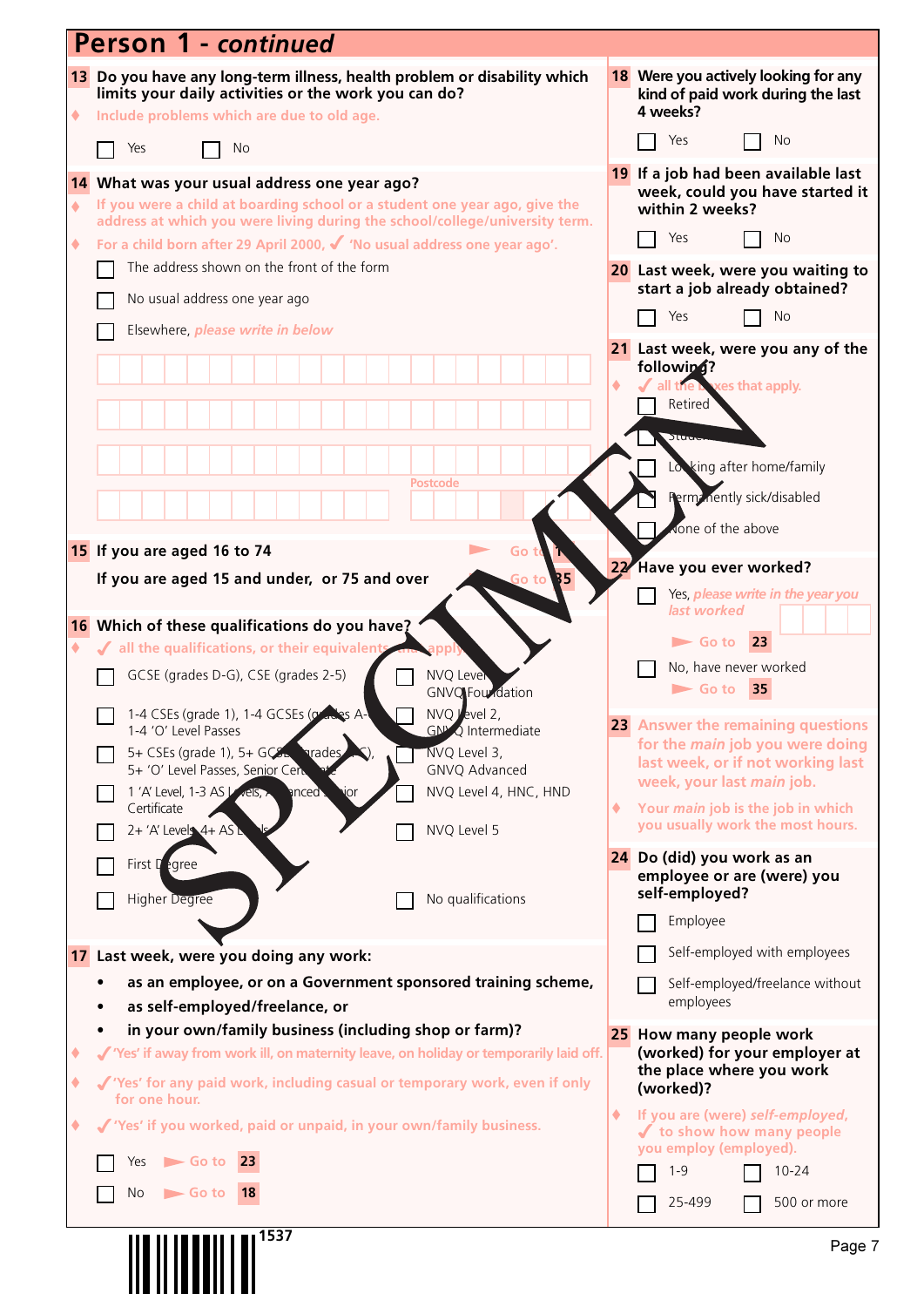|                 | <b>Person 1 - continued</b>            |                |                         |                       |                                                                                                  |                                                                       |                                                                                   |                  |   |                                                                                                    |
|-----------------|----------------------------------------|----------------|-------------------------|-----------------------|--------------------------------------------------------------------------------------------------|-----------------------------------------------------------------------|-----------------------------------------------------------------------------------|------------------|---|----------------------------------------------------------------------------------------------------|
|                 |                                        |                |                         |                       | 26 What is (was) the full title of your main job?                                                |                                                                       |                                                                                   |                  |   | 33 How do you usually travel to                                                                    |
| ۰               |                                        |                |                         |                       |                                                                                                  | MECHANIC, TELEVISION SERVICE ENGINEER, BENEFITS ASSISTANT.            | For example, PRIMARY SCHOOL TEACHER, STATE REGISTERED NURSE, CAR                  |                  | ۰ | work?<br>$\sqrt{\ }$ one box only.                                                                 |
| ۰               |                                        |                |                         |                       |                                                                                                  |                                                                       | Civil Servants, Local Government Officers - give job title not grade or pay band. |                  | ۰ | $\blacktriangleright$ the box for the longest part, by<br>distance, of your usual journey to work. |
|                 |                                        |                |                         |                       |                                                                                                  |                                                                       |                                                                                   |                  |   | Work mainly at or from home                                                                        |
|                 |                                        |                |                         |                       |                                                                                                  |                                                                       |                                                                                   |                  |   | Train                                                                                              |
|                 |                                        |                |                         |                       |                                                                                                  |                                                                       |                                                                                   |                  |   | Bus, minibus or coach (public or                                                                   |
|                 |                                        |                |                         |                       | 27 Describe what you do (did) in your main job.                                                  |                                                                       |                                                                                   |                  |   | private)                                                                                           |
|                 |                                        |                |                         |                       |                                                                                                  |                                                                       |                                                                                   |                  |   | Motor cycle, scooter or moped                                                                      |
|                 |                                        |                |                         |                       |                                                                                                  |                                                                       |                                                                                   |                  |   | Diving a car or van                                                                                |
|                 |                                        |                |                         |                       |                                                                                                  |                                                                       |                                                                                   |                  |   | an pool, sharing driving                                                                           |
| ٠               |                                        |                |                         |                       | 28 Do (did) you supervise any other employees?                                                   | A supervisor or foreman is responsible for overseeing the work of     |                                                                                   |                  |   | Passenger in a car or van                                                                          |
|                 | employees on a day-to-day basis.       |                |                         |                       |                                                                                                  |                                                                       |                                                                                   |                  |   |                                                                                                    |
|                 | Yes                                    |                | No                      |                       |                                                                                                  |                                                                       |                                                                                   |                  |   | Bicycle                                                                                            |
|                 | work (worked)?                         |                |                         |                       |                                                                                                  |                                                                       | 29 What is (was) the business of your employer at the place whe                   | <b>⊾you</b>      |   | On Foot                                                                                            |
| $\blacklozenge$ |                                        |                |                         |                       | For example, MAKING SHOES, REPAIRING CARS SECO                                                   |                                                                       |                                                                                   |                  |   | Other                                                                                              |
| ۰               |                                        |                |                         |                       | <b>FOOD WHOLESALE, CLOTHING RETAIL, DOCTOR</b><br>If you are (were) self-employed/freelance have | <b>SURGE</b><br>d) you                                                |                                                                                   | <b>business,</b> |   | 34 How many hours a week do you                                                                    |
| ۰               | what is (was) the nature of your busin |                |                         |                       | Civil Servants, Local Government Off cers - please spec                                          |                                                                       |                                                                                   | our Department.  | ۰ | usually work in your main job?<br>Answer to nearest whole hour.                                    |
|                 |                                        |                |                         |                       |                                                                                                  |                                                                       |                                                                                   |                  |   | Give average for last four weeks.                                                                  |
|                 |                                        |                |                         |                       |                                                                                                  |                                                                       |                                                                                   |                  |   | Number of hours<br>worked a week                                                                   |
|                 |                                        |                |                         |                       |                                                                                                  |                                                                       |                                                                                   |                  |   | <b>35 THERE ARE NO MORE</b>                                                                        |
|                 | 30 If you were working ast w           |                |                         |                       |                                                                                                  | 31<br>Go to                                                           |                                                                                   |                  |   | <b>QUESTIONS FOR PERSON 1.</b>                                                                     |
|                 | If you were now yorking last y eek     |                |                         |                       |                                                                                                  | $\triangleright$ Go to 35                                             |                                                                                   |                  |   | Go to questions for Person 2.                                                                      |
| 31              |                                        |                |                         |                       |                                                                                                  |                                                                       | What is the full name. If the organisation you work for in your main job?         |                  |   |                                                                                                    |
|                 | Writ<br>If you have your o             |                |                         |                       | one box below as appropriate.<br>In business, write in the name.                                 |                                                                       |                                                                                   |                  | ٠ | If there are no more people in<br>your household please leave                                      |
|                 |                                        |                |                         |                       |                                                                                                  |                                                                       |                                                                                   |                  |   | the following pages blank.                                                                         |
|                 |                                        |                |                         |                       |                                                                                                  |                                                                       |                                                                                   |                  |   | Remember to sign the                                                                               |
|                 |                                        |                |                         |                       |                                                                                                  |                                                                       |                                                                                   |                  |   | Declaration on the front page.                                                                     |
|                 |                                        |                | Self-employed/freelance |                       |                                                                                                  | Work for a private individual                                         |                                                                                   |                  |   |                                                                                                    |
|                 |                                        |                |                         |                       |                                                                                                  | Write in the address or $\blacklozenge$ one box below as appropriate. | 32 What is the address of the place where you work in your main job?              |                  |   |                                                                                                    |
| ٠               |                                        |                |                         |                       | If you report to a depot, write in the depot address.                                            |                                                                       |                                                                                   |                  |   |                                                                                                    |
|                 |                                        |                |                         |                       |                                                                                                  |                                                                       |                                                                                   |                  |   |                                                                                                    |
|                 |                                        |                |                         |                       |                                                                                                  |                                                                       |                                                                                   |                  |   |                                                                                                    |
|                 |                                        |                |                         |                       |                                                                                                  |                                                                       |                                                                                   |                  |   |                                                                                                    |
|                 |                                        |                |                         |                       |                                                                                                  | <b>Postcode</b>                                                       |                                                                                   |                  |   |                                                                                                    |
|                 |                                        |                |                         |                       |                                                                                                  |                                                                       |                                                                                   |                  |   |                                                                                                    |
|                 |                                        | Mainly work at |                         | Offshore installation |                                                                                                  |                                                                       | No fixed place                                                                    |                  |   |                                                                                                    |
|                 |                                        | or from home   |                         |                       |                                                                                                  |                                                                       |                                                                                   |                  |   | 1538                                                                                               |
| Page 8          |                                        |                |                         |                       |                                                                                                  |                                                                       |                                                                                   |                  |   |                                                                                                    |
|                 |                                        |                |                         |                       |                                                                                                  |                                                                       |                                                                                   |                  |   |                                                                                                    |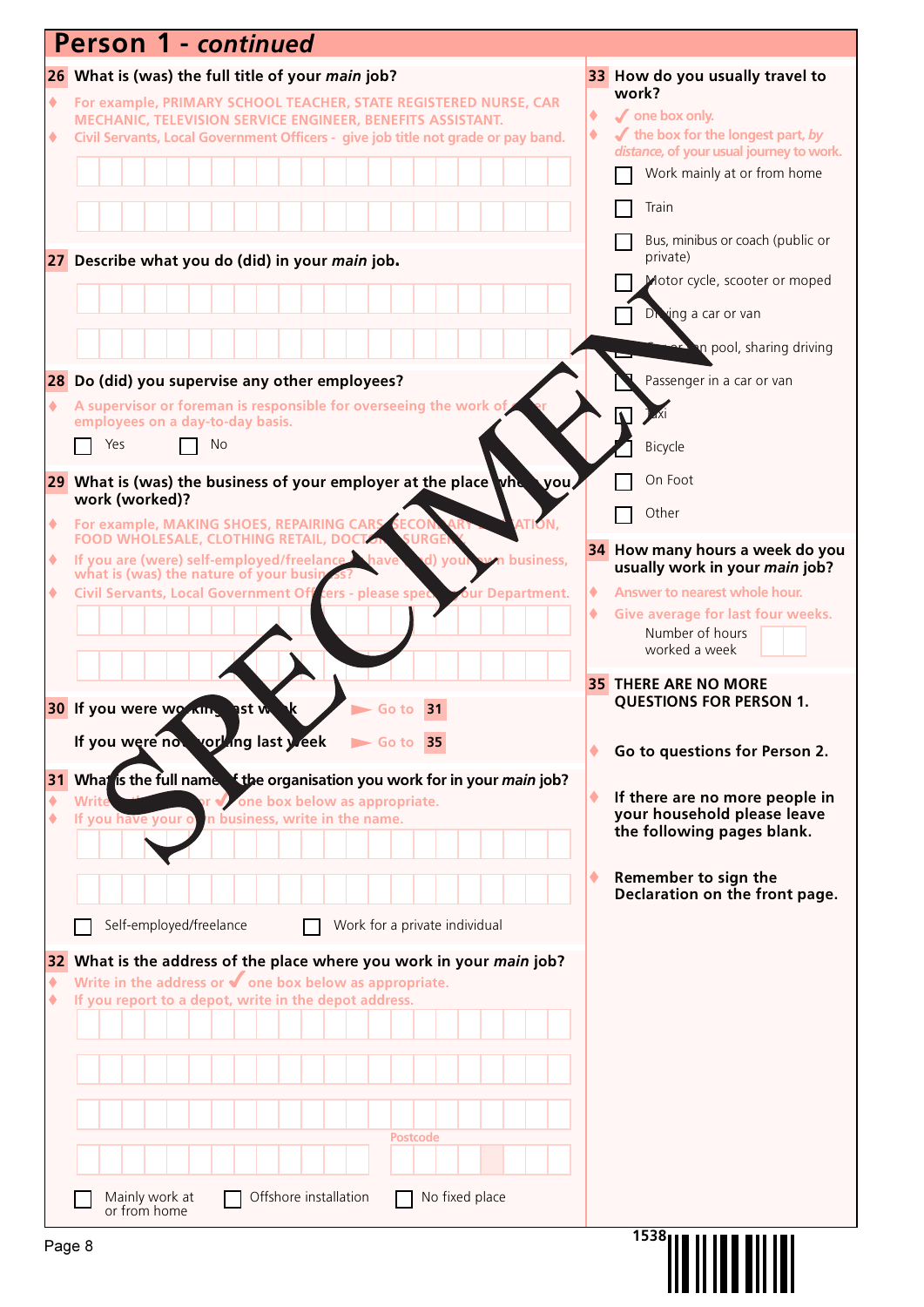|                | <b>Person 2</b>                                                             |                                                               |                             |                                                                      |
|----------------|-----------------------------------------------------------------------------|---------------------------------------------------------------|-----------------------------|----------------------------------------------------------------------|
|                | 1 What is your name? (Person 2 in Table 1)                                  |                                                               |                             | 10 To which of these ethnic groups                                   |
|                | <b>First name and surname</b>                                               |                                                               | do you consider you belong? |                                                                      |
|                |                                                                             |                                                               | $\blacklozenge$             | $\checkmark$ one box only.                                           |
| $\overline{2}$ | What is your sex?                                                           | Do you regard yourself as<br>8                                |                             | White                                                                |
|                | Male<br>Female                                                              | belonging to any particular<br>religion?                      |                             | Chinese<br>Irish Traveller                                           |
| 3              | What is your date of birth?                                                 | $Yes$ Go to $8a$                                              |                             |                                                                      |
|                | Month<br>Year<br>Day                                                        | <b>No</b><br>Go to 8b                                         |                             | Indian                                                               |
|                |                                                                             | 8a What religion, religious                                   |                             | Pakistani                                                            |
|                |                                                                             | denomination or body do you                                   |                             | Bangladeshi                                                          |
| 4              | What is your marital status                                                 | belong to?                                                    |                             | <b>Black Caribbean</b>                                               |
|                | (on 29 April 2001)?                                                         | Roman Catholic                                                |                             | <b>Black African</b>                                                 |
|                | Single (never married)                                                      | Presbyterian Church in Ireland                                |                             | <b>Black Other</b>                                                   |
|                | Married (first marriage)                                                    | Church of Ireland                                             |                             |                                                                      |
|                | Re-married                                                                  | Methodist Church in Ireland                                   |                             | an <sup>ia</sup> aroup, write in                                     |
|                | Separated (but still legally married)                                       | Other, please write in                                        |                             |                                                                      |
|                | Divorced                                                                    |                                                               |                             |                                                                      |
|                | Widowed                                                                     |                                                               |                             |                                                                      |
|                |                                                                             |                                                               |                             | Any other ethnic group, write in                                     |
| 5              | Are you a schoolchild or student<br>in full-time education?                 |                                                               |                             |                                                                      |
|                | $Yes$ Go to 6                                                               |                                                               |                             |                                                                      |
|                | $No \rightharpoonup Go$ to 7                                                | 8b What eligic religions                                      |                             |                                                                      |
|                |                                                                             | body were<br>denomination<br>ou brought up .                  |                             |                                                                      |
| 6              | Do you live at the address<br>shown on the front of this form.              | Roman Catholic                                                |                             | Over the last twelve months<br>would you say your health has         |
|                | during the school, college or                                               | resbyte an Church in Ireland                                  |                             | on the whole been:                                                   |
| ۰              | university term?<br>Only answer this question if yo                         | Church of Ireland                                             |                             | Good?                                                                |
|                | have answered 'Yes' to<br>tior                                              | Methodist Church in Ireland                                   |                             | Fairly good?                                                         |
|                | ddress d<br>Yes, I live at this<br>ting<br>the school/college nivers y term |                                                               |                             | Not good?                                                            |
|                |                                                                             | Other, please write in                                        |                             |                                                                      |
|                | معام ج<br>No, 1<br>lurinò<br>.ne                                            |                                                               | 12                          | Do you look after, or give any<br>help or support to family members, |
|                | lity term<br>school/comege/unive                                            |                                                               |                             | friends, neighbours or others                                        |
|                |                                                                             |                                                               |                             | because of:                                                          |
| 7              | Can you understand, speak,                                                  | None                                                          |                             | long term physical or<br>mental ill-health or disability,            |
|                | read or write Irish?                                                        | What is your country of birth?<br>9                           |                             | problems related to old age?                                         |
| ۰              | √ all the boxes that apply.                                                 | Northern Ireland                                              | ۰                           | Do not count anything you do as                                      |
|                | Understand spoken Irish                                                     | England<br>Wales                                              | ۰                           | part of your paid employment.<br>time spent in a typical week.       |
|                | Speak Irish                                                                 | Republic of<br>Scotland                                       |                             | <b>No</b>                                                            |
|                | Read Irish                                                                  | Ireland                                                       |                             |                                                                      |
|                | Write Irish                                                                 | Elsewhere, please write in the<br>present name of the country |                             | Yes, 1-19 hours a week                                               |
|                | None of the above                                                           |                                                               |                             | Yes, 20-49 hours a week                                              |
|                |                                                                             |                                                               |                             | Yes, 50+ hours a week                                                |
|                |                                                                             |                                                               |                             |                                                                      |
|                | $11$ and $11$ and $11$ and $1539$                                           |                                                               |                             |                                                                      |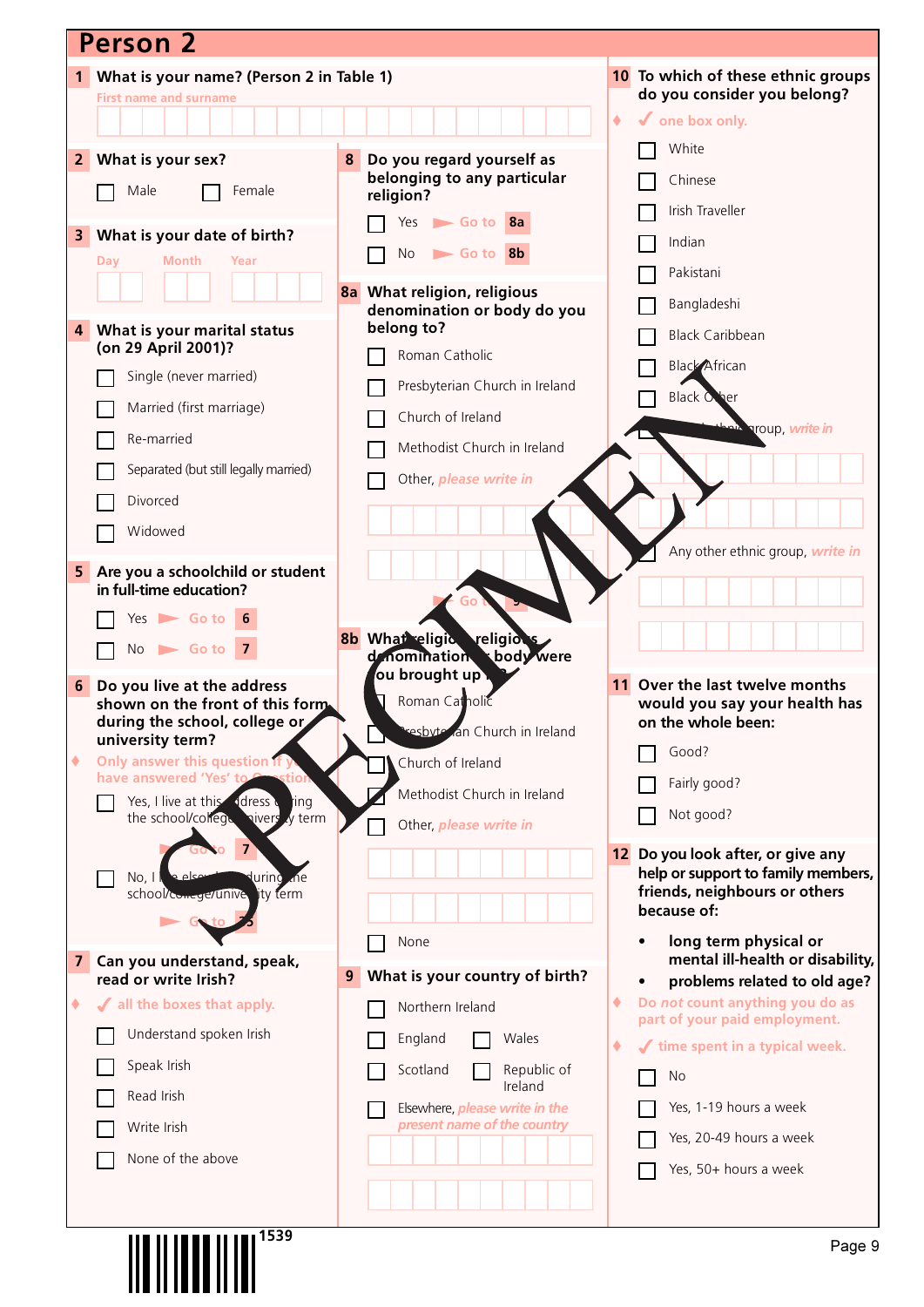|             | <b>Person 2 - continued</b>                                                                                                                                                                                                                                                                                                                                                                                                                                                                                                                                    |   |                                                                                                                                                                                                                                                                                                                                                                                             |
|-------------|----------------------------------------------------------------------------------------------------------------------------------------------------------------------------------------------------------------------------------------------------------------------------------------------------------------------------------------------------------------------------------------------------------------------------------------------------------------------------------------------------------------------------------------------------------------|---|---------------------------------------------------------------------------------------------------------------------------------------------------------------------------------------------------------------------------------------------------------------------------------------------------------------------------------------------------------------------------------------------|
| ۰           | 13 Do you have any long-term illness, health problem or disability which<br>limits your daily activities or the work you can do?<br>Include problems which are due to old age.                                                                                                                                                                                                                                                                                                                                                                                 |   | 18 Were you actively looking for any<br>kind of paid work during the last<br>4 weeks?<br>Yes<br>No                                                                                                                                                                                                                                                                                          |
|             | Yes<br>No.                                                                                                                                                                                                                                                                                                                                                                                                                                                                                                                                                     |   |                                                                                                                                                                                                                                                                                                                                                                                             |
| ٠<br>٠      | 14 What was your usual address one year ago?<br>If you were a child at boarding school or a student one year ago, give the<br>address at which you were living during the school/college/university term.<br>For a child born after 29 April 2000, √ 'No usual address one year ago'.<br>The address shown on the front of the form<br>No usual address one year ago<br>Same as Person 1<br>Elsewhere, please write in below                                                                                                                                   |   | 19 If a job had been available last<br>week, could you have started it<br>within 2 weeks?<br>Yes<br>No<br>20 Last week, were you waiting to<br>start a job already obtained?<br>Yes<br><b>No</b><br>21 Last week, were you any of the<br><b>following?</b>                                                                                                                                  |
|             | <b>Postcode</b><br>15 If you are aged 16 to 74<br>16                                                                                                                                                                                                                                                                                                                                                                                                                                                                                                           |   | <b>Les that apply.</b><br>Retired<br>dudent<br>Looking after home/family<br>Permanently sick/disabled<br>None of the above                                                                                                                                                                                                                                                                  |
|             | If you are aged 15 and under, or 75 and over<br>Go to 35                                                                                                                                                                                                                                                                                                                                                                                                                                                                                                       |   | 22 Have you ever worked?                                                                                                                                                                                                                                                                                                                                                                    |
|             | 16 Which of these qualifications de you have?<br>all the qualifications, or their ed valents, that apply.<br>GCSE (grades D-G), CSZ (grades 2-5<br>NVQ Level 1,<br><b>GNVQ Foundation</b><br>1-4 CSEs (grade 1), 1-4 $\leq$ (grades A-C), $\qquad \qquad$ NVQ Level 2,<br>1-4 'O' Level as<br>GNVQ Intermediate<br>$5 + CSE$ , de 1),<br><b>GCSES</b><br>NVQ Level 3,<br>$4es$ A-C),<br>5+ 'Q' Leven see Senior Certicate<br>GNVQ Advanced<br>evels, Advanced Senior<br>A Level, 1-3 A<br>NVQ Level 4, HNC, HND<br>.<br>ertificate<br>AS Levels<br>NVQ Level 5 | ۰ | Yes, <i>please write in the year you</i><br>last worked<br>$\blacktriangleright$ Go to<br><b>23</b><br>No, have never worked<br>$\blacktriangleright$ Go to<br>35<br>23 Answer the remaining questions<br>for the <i>main</i> job you were doing<br>last week, or if not working last<br>week, your last main job.<br>Your main job is the job in which<br>you usually work the most hours. |
|             | <b>First Degree</b>                                                                                                                                                                                                                                                                                                                                                                                                                                                                                                                                            |   | 24 Do (did) you work as an<br>employee or are (were) you                                                                                                                                                                                                                                                                                                                                    |
|             | Higher Degree<br>No qualifications                                                                                                                                                                                                                                                                                                                                                                                                                                                                                                                             |   | self-employed?<br>Employee                                                                                                                                                                                                                                                                                                                                                                  |
|             | 17 Last week, were you doing any work:                                                                                                                                                                                                                                                                                                                                                                                                                                                                                                                         |   | Self-employed with employees                                                                                                                                                                                                                                                                                                                                                                |
|             | as an employee, or on a Government sponsored training scheme,<br>as self-employed/freelance, or                                                                                                                                                                                                                                                                                                                                                                                                                                                                |   | Self-employed/freelance without<br>employees                                                                                                                                                                                                                                                                                                                                                |
| ٠<br>۰<br>٠ | in your own/family business (including shop or farm)?<br>√ 'Yes' if away from work ill, on maternity leave, on holiday or temporarily laid off.<br>√ 'Yes' for any paid work, including casual or temporary work, even if only<br>for one hour.<br>√ 'Yes' if you worked, paid or unpaid, in your own/family business.<br>$\blacktriangleright$ Go to 23<br>Yes<br>No<br>$\blacktriangleright$ Go to<br>18                                                                                                                                                     | ۰ | 25 How many people work<br>(worked) for your employer at<br>the place where you work<br>(worked)?<br>If you are (were) self-employed,<br>✔ to show how many people<br>you employ (employed).<br>$1 - 9$<br>$10 - 24$                                                                                                                                                                        |
|             |                                                                                                                                                                                                                                                                                                                                                                                                                                                                                                                                                                |   | 25-499<br>500 or more<br>1540                                                                                                                                                                                                                                                                                                                                                               |
|             | Page 10                                                                                                                                                                                                                                                                                                                                                                                                                                                                                                                                                        |   |                                                                                                                                                                                                                                                                                                                                                                                             |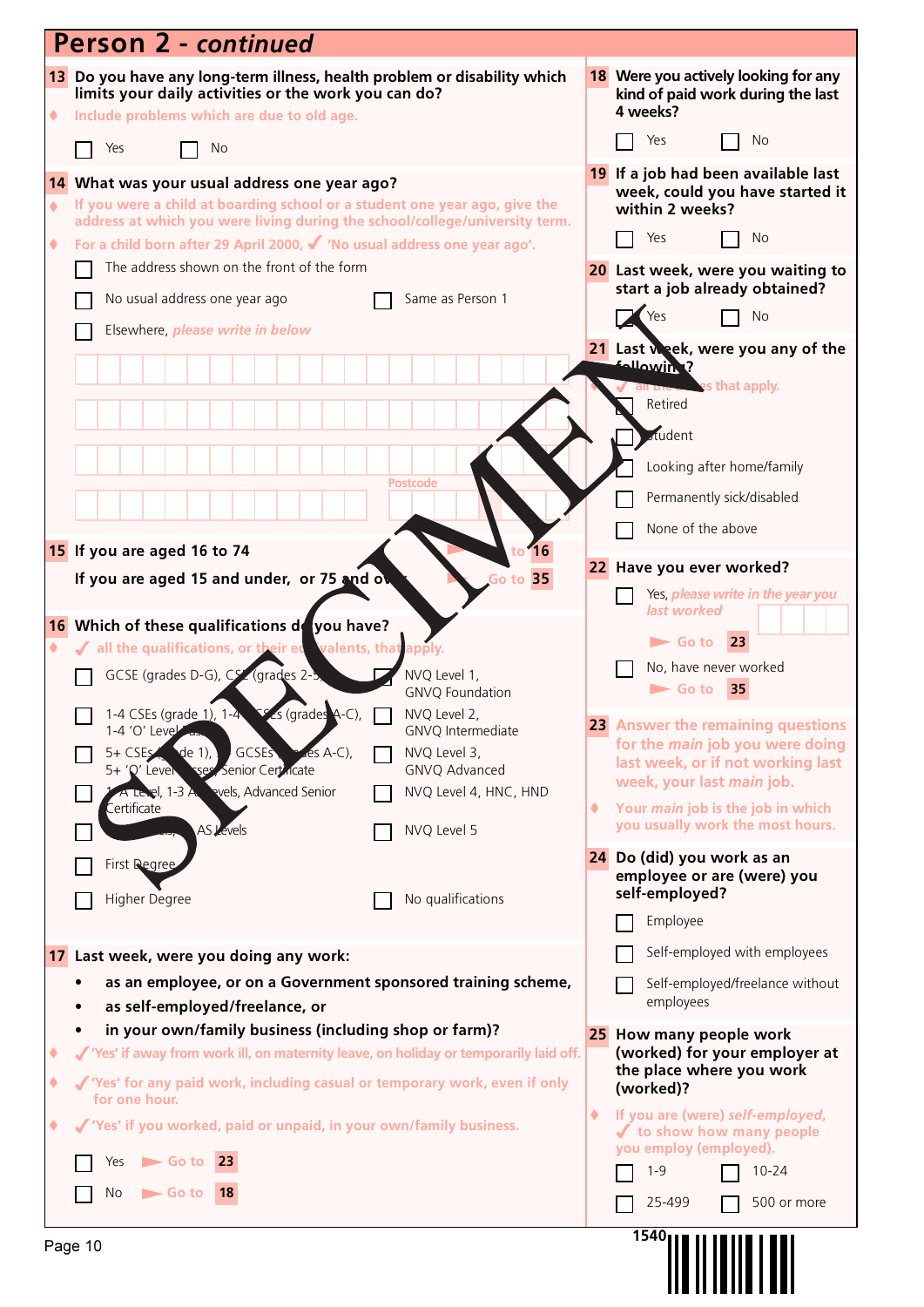|                 | <b>Person 2 - continued</b>                                                                                                                |   |                                                                                                    |
|-----------------|--------------------------------------------------------------------------------------------------------------------------------------------|---|----------------------------------------------------------------------------------------------------|
|                 | 26 What is (was) the full title of your <i>main</i> job?                                                                                   |   | 33 How do you usually travel to                                                                    |
| $\blacklozenge$ | For example, PRIMARY SCHOOL TEACHER, STATE REGISTERED NURSE, CAR<br>MECHANIC, TELEVISION SERVICE ENGINEER, BENEFITS ASSISTANT.             | ۰ | work?<br>$\boldsymbol{\checkmark}$ one box only.                                                   |
| ۰               | Civil Servants, Local Government Officers - give job title not grade or pay band.                                                          | ۰ | $\blacktriangleright$ the box for the longest part, by<br>distance, of your usual journey to work. |
|                 |                                                                                                                                            |   | Work mainly at or from home                                                                        |
|                 |                                                                                                                                            |   | Train                                                                                              |
|                 | 27 Describe what you do (did) in your main job.                                                                                            |   | Bus, minibus or coach (public or<br>private)                                                       |
|                 |                                                                                                                                            |   | Motor cycle, scooter or moped                                                                      |
|                 |                                                                                                                                            |   | Driving a car or van                                                                               |
|                 |                                                                                                                                            |   | Car or van pool, sharing driving                                                                   |
|                 | 28 Do (did) you supervise any other employees?                                                                                             |   | ger in a car or van<br>Passe                                                                       |
| ۰               | A supervisor or foreman is responsible for overseeing the work of other<br>employees on a day-to-day basis.                                |   | Taxi                                                                                               |
|                 | Yes<br>No                                                                                                                                  |   | licycle                                                                                            |
|                 | 29 What is (was) the business of your employer at the place where y                                                                        |   | On                                                                                                 |
| ۰               | work (worked)?<br>ON,<br>For example, MAKING SHOES, REPAIRING CARS, SECONDARY EDUC                                                         |   |                                                                                                    |
| ۰               | FOOD WHOLESALE, CLOTHING RETAIL, DOCTOR'S SURGERY.<br>If you are (were) self-employed/freelance or have (had) your own bu                  |   | 34 ow many hours a week do you                                                                     |
| ٠               | what is (was) the nature of your business?<br>Civil Servants, Local Government Officers - please sper                                      |   | usually work in your main job?<br>Answer to nearest whole hour.                                    |
|                 |                                                                                                                                            |   | Give average for last four weeks.                                                                  |
|                 |                                                                                                                                            |   | Number of hours<br>worked a week                                                                   |
|                 |                                                                                                                                            |   | <b>35 THERE ARE NO MORE</b>                                                                        |
|                 | 30 If you were working last week<br>31<br>Go to                                                                                            |   | <b>QUESTIONS FOR PERSON 2.</b>                                                                     |
|                 | If you were not working last week                                                                                                          |   | Go to questions for Person 3.                                                                      |
|                 | 31 What is the full name of the orgetication you work for in your main job?                                                                |   |                                                                                                    |
| ٠<br>٠          | Write in the name<br><b>Zappropriate.</b><br>ox be<br>on<br>If you have your ow<br>s, write<br>the name.                                   |   | If there are no more people in<br>your household please leave                                      |
|                 |                                                                                                                                            |   | the following pages blank.                                                                         |
|                 |                                                                                                                                            | ٠ | Remember to sign the                                                                               |
|                 |                                                                                                                                            |   | Declaration on the front page.                                                                     |
|                 | Self-employed/free ance<br>Work for a private individual                                                                                   |   |                                                                                                    |
| 32<br>٠         | What is the address of the place where you work in your main job?<br>Write in the address or $\blacklozenge$ one box below as appropriate. |   |                                                                                                    |
| ٠               | If you report to a depot, write in the depot address.                                                                                      |   |                                                                                                    |
|                 |                                                                                                                                            |   |                                                                                                    |
|                 |                                                                                                                                            |   |                                                                                                    |
|                 |                                                                                                                                            |   |                                                                                                    |
|                 | Postcode                                                                                                                                   |   |                                                                                                    |
|                 |                                                                                                                                            |   |                                                                                                    |
|                 | Offshore installation<br>No fixed place<br>Mainly work at<br>or from home                                                                  |   |                                                                                                    |
|                 | 1541                                                                                                                                       |   | Page 11                                                                                            |
|                 |                                                                                                                                            |   |                                                                                                    |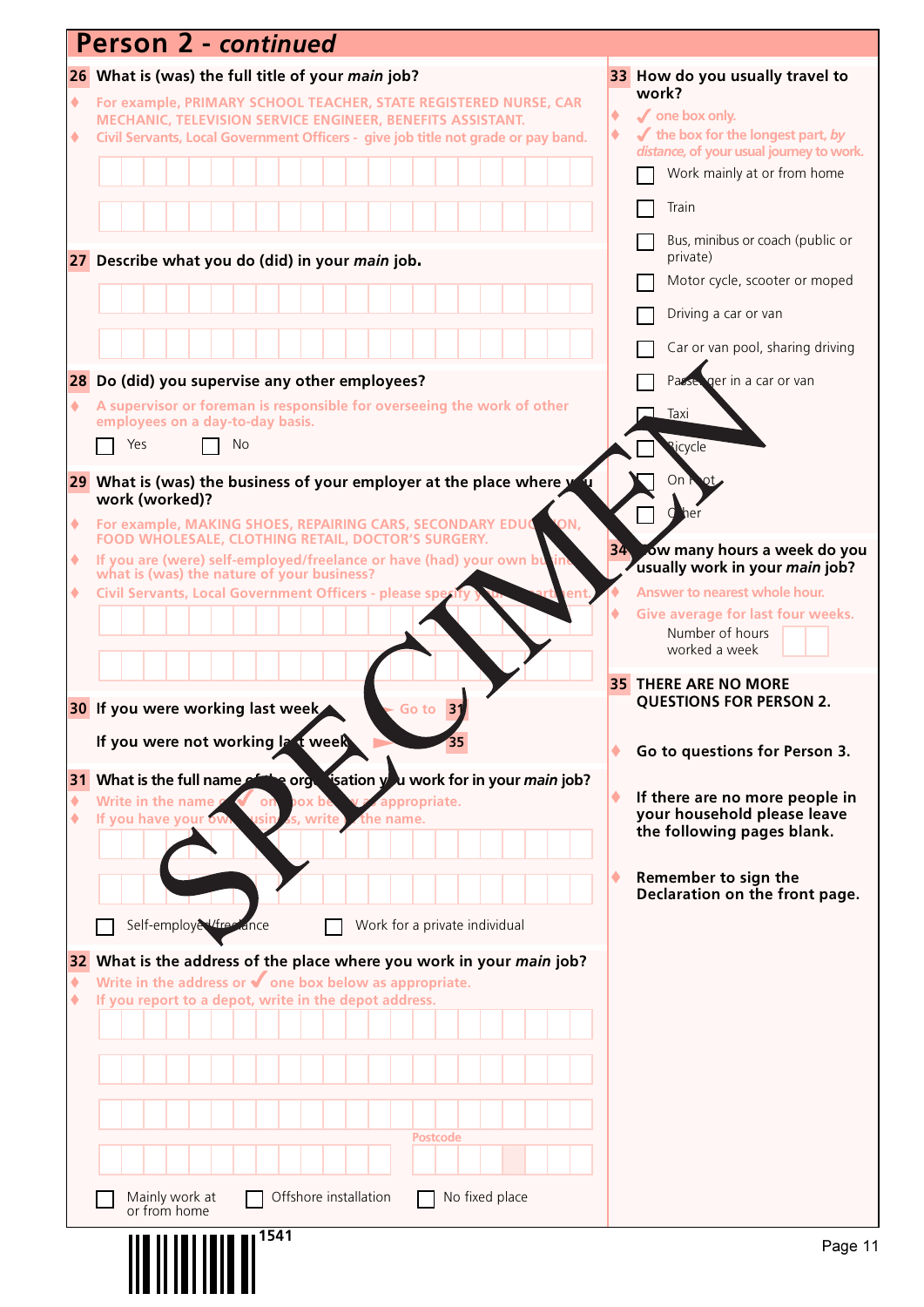| <b>Person 3</b>                                                         |                                          |                                                                         |
|-------------------------------------------------------------------------|------------------------------------------|-------------------------------------------------------------------------|
| What is your name? (Person 3 in Table 1)<br>1                           |                                          | 10 To which of these ethnic groups                                      |
| <b>First name and surname</b>                                           | do you consider you belong?              |                                                                         |
|                                                                         |                                          | $\sqrt{\ }$ one box only.<br>٠<br>White                                 |
| What is your sex?<br>2 <sup>1</sup>                                     | Do you regard yourself as<br>8           |                                                                         |
| Male<br>Female                                                          | belonging to any particular<br>religion? | Chinese                                                                 |
|                                                                         | Go to 8a<br>Yes                          | Irish Traveller                                                         |
| What is your date of birth?<br>3<br>Month<br>Day<br>Year                | Go to 8b<br><b>No</b>                    | Indian                                                                  |
|                                                                         | 8a What religion, religious              | Pakistani                                                               |
|                                                                         | denomination or body do you              | Bangladeshi                                                             |
| What is your marital status<br>4<br>(on 29 April 2001)?                 | belong to?                               | <b>Black Caribbean</b>                                                  |
| Single (never married)                                                  | Roman Catholic                           | <b>Blac</b> African                                                     |
| Married (first marriage)                                                | Presbyterian Church in Ireland           | <b>Black Uniter</b>                                                     |
|                                                                         | Church of Ireland                        | Mixed ethnic group, write in                                            |
| Re-married                                                              | Methodist Church in trev                 |                                                                         |
| Separated (but still legally married)                                   | Other, please wi                         |                                                                         |
| Divorced                                                                |                                          |                                                                         |
| Widowed                                                                 |                                          | Any other ethnic group, write in                                        |
| Are you a schoolchild or student<br>5 <sub>1</sub>                      |                                          |                                                                         |
| in full-time education?                                                 | Go to                                    |                                                                         |
| Yes $\triangleright$ Go to 6                                            | 8b What religion, religious              |                                                                         |
| $No \rightharpoonup Go$ to 7                                            | denomiration or body were                |                                                                         |
| Do you live at the address<br>6                                         | you brought up in?<br>Roman Catholic     | 11 Over the last twelve months                                          |
| shown on the front. his fo<br>during the school, colle                  | Presbyterian Church in Ireland           | would you say your health has<br>on the whole been:                     |
| university term<br>Only answer<br>٠<br>ques<br><b>bn</b> if yo          | Church of Ireland                        | Good?                                                                   |
| Question 5.<br>have answered                                            |                                          | Fairly good?                                                            |
| <b>S</b> , Tive at this Idress during<br>he school/college warsity term | Methodist Church in Ireland              | Not good?                                                               |
| Go                                                                      | Other, please write in                   |                                                                         |
| No, I live else where during the                                        |                                          | 12 Do you look after, or give any<br>help or support to family members, |
| school/college/university term                                          |                                          | friends, neighbours or others<br>because of:                            |
| $\blacktriangleright$ Go to 35                                          |                                          |                                                                         |
| Can you understand, speak,<br>$\mathbf{7}$                              | None                                     | long term physical or<br>mental ill-health or disability,               |
| read or write Irish?                                                    | What is your country of birth?<br>9      | problems related to old age?<br>$\bullet$                               |
| If all the boxes that apply.<br>٠                                       | Northern Ireland                         | Do not count anything you do as<br>٠<br>part of your paid employment.   |
| Understand spoken Irish                                                 | England<br>Wales                         | time spent in a typical week.<br>۰<br>J                                 |
| Speak Irish                                                             | Republic of<br>Scotland<br>Ireland       | <b>No</b>                                                               |
| Read Irish                                                              | Elsewhere, <i>please write in the</i>    | Yes, 1-19 hours a week                                                  |
| Write Irish                                                             | present name of the country              | Yes, 20-49 hours a week                                                 |
| None of the above                                                       |                                          | Yes, 50+ hours a week                                                   |
|                                                                         |                                          |                                                                         |
|                                                                         |                                          | 1542 <sub>1</sub>                                                       |
| Page 12                                                                 |                                          |                                                                         |
|                                                                         |                                          |                                                                         |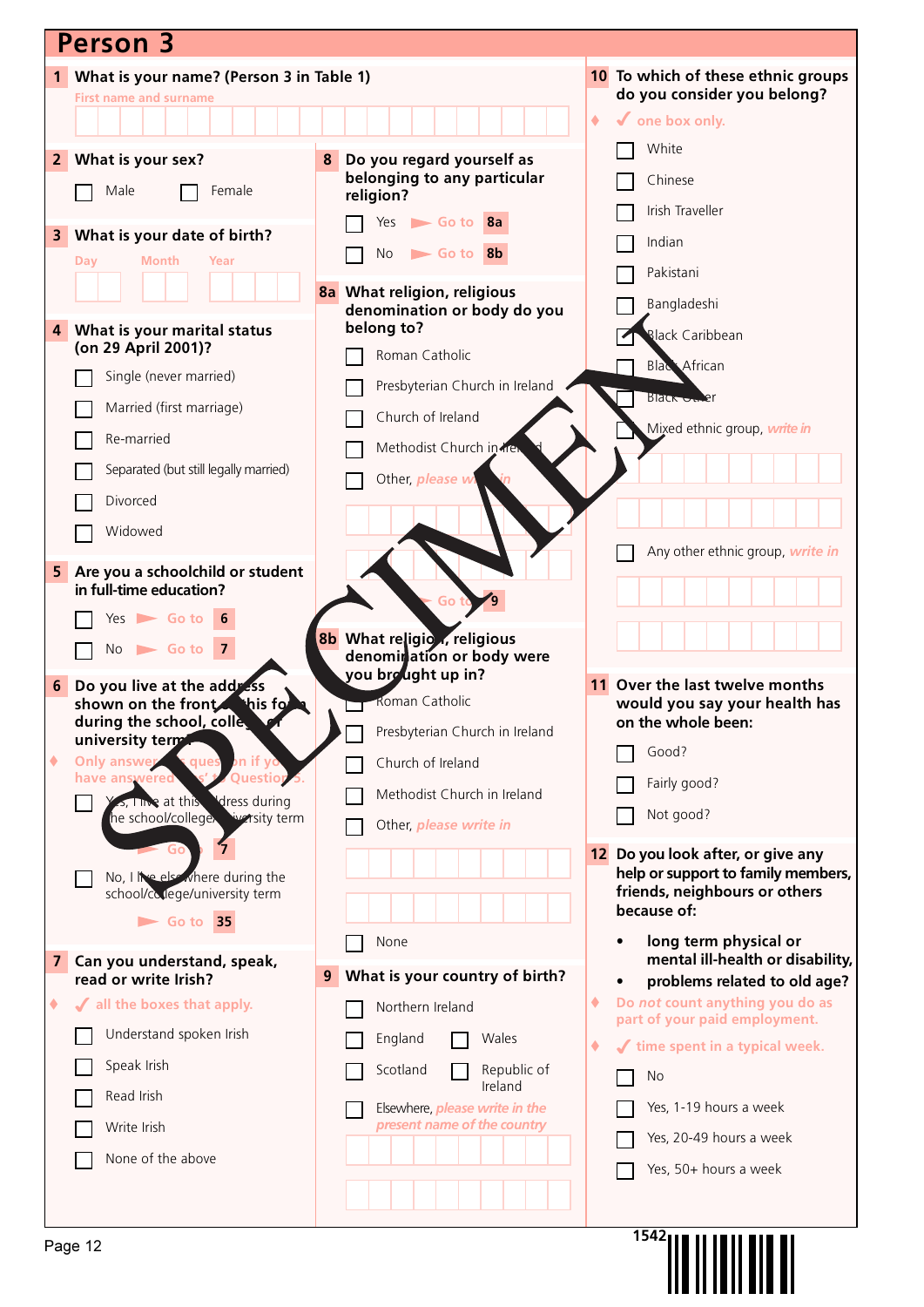|   | <b>Person 3 - continued</b>                                                                                                                                                    |    |                                                                                       |
|---|--------------------------------------------------------------------------------------------------------------------------------------------------------------------------------|----|---------------------------------------------------------------------------------------|
| ۰ | 13 Do you have any long-term illness, health problem or disability which<br>limits your daily activities or the work you can do?<br>Include problems which are due to old age. |    | 18 Were you actively looking for any<br>kind of paid work during the last<br>4 weeks? |
|   | Yes<br>No                                                                                                                                                                      |    | Yes<br>No                                                                             |
|   | 14 What was your usual address one year ago?                                                                                                                                   |    | 19 If a job had been available last<br>week, could you have started it                |
| ٠ | If you were a child at boarding school or a student one year ago, give the<br>address at which you were living during the school/college/university term.                      |    | within 2 weeks?<br>Yes<br>No.                                                         |
| ۰ | For a child born after 29 April 2000, $\checkmark$ 'No usual address one year ago'.<br>The address shown on the front of the form                                              |    |                                                                                       |
|   |                                                                                                                                                                                |    | 20 Last week, were you waiting to<br>start a job already obtained?                    |
|   | No usual address one year ago<br>Same as Person 1                                                                                                                              |    | Yes<br><b>No</b>                                                                      |
|   | Elsewhere, please write in below                                                                                                                                               |    | 21 Last week, were you any of the                                                     |
|   |                                                                                                                                                                                |    | followin4?<br>exes that apply.<br>all the <b>b</b>                                    |
|   |                                                                                                                                                                                |    | Retired                                                                               |
|   |                                                                                                                                                                                |    | Stuut                                                                                 |
|   |                                                                                                                                                                                |    | Lo king after home/family                                                             |
|   | Postcode                                                                                                                                                                       |    | Perm: nently sick/disabled                                                            |
|   |                                                                                                                                                                                |    | None of the above                                                                     |
|   | 15 If you are aged 16 to 74<br>Go t                                                                                                                                            | 22 | Have you ever worked?                                                                 |
|   | If you are aged 15 and under, or 75 and over<br>B5<br>Go to i                                                                                                                  |    | Yes, please write in the year you                                                     |
|   | 16 Which of these qualifications do you have?                                                                                                                                  |    | last worked                                                                           |
| ۰ | √ all the qualifications, or their equivalent                                                                                                                                  |    | 23<br>$\blacktriangleright$ Go to                                                     |
|   | GCSE (grades D-G), CSE (grades 2-5)<br><b>NVQ Level</b><br><b>GNVQ</b> Foundation                                                                                              |    | No, have never worked<br>35<br>$\blacktriangleright$ Go to                            |
|   | 1-4 CSEs (grade 1), 1-4 GCSEs (grades A-<br>NVQ level 2,<br><b>GN<sup>N</sup>Q</b> Intermediate<br>1-4 'O' Level Passes                                                        |    | 23 Answer the remaining questions                                                     |
|   | NVQ Level 3,<br>5+ CSEs (grade 1), $5+$ GCS<br><b>arades</b><br>5+ 'O' Level Passes, Senior Cen<br>GNVQ Advanced                                                               |    | for the <i>main</i> job you were doing<br>last week, or if not working last           |
|   | NVQ Level 4, HNC, HND<br>1 'A' Level, 1-3 AS Vels,<br>$n$ ced $\cdot$<br>JOr                                                                                                   |    | week, your last main job.                                                             |
|   | Certificate<br>NVQ Level 5<br>$2 + 'A'$ Levels $4 + AS$                                                                                                                        | ۰  | Your main job is the job in which<br>you usually work the most hours.                 |
|   | First $\Gamma$ egree                                                                                                                                                           |    | 24 Do (did) you work as an                                                            |
|   |                                                                                                                                                                                |    | employee or are (were) you<br>self-employed?                                          |
|   | No qualifications<br><b>Higher Degree</b>                                                                                                                                      |    | Employee                                                                              |
|   | 17 Last week, were you doing any work:                                                                                                                                         |    | Self-employed with employees                                                          |
|   | as an employee, or on a Government sponsored training scheme,                                                                                                                  |    | Self-employed/freelance without                                                       |
|   | as self-employed/freelance, or                                                                                                                                                 |    | employees                                                                             |
|   | in your own/family business (including shop or farm)?                                                                                                                          |    | 25 How many people work                                                               |
| ٠ | √ 'Yes' if away from work ill, on maternity leave, on holiday or temporarily laid off.                                                                                         |    | (worked) for your employer at<br>the place where you work                             |
| ٠ | √ 'Yes' for any paid work, including casual or temporary work, even if only<br>for one hour.                                                                                   |    | (worked)?                                                                             |
| ٠ | √ 'Yes' if you worked, paid or unpaid, in your own/family business.                                                                                                            | ۰  | If you are (were) self-employed,<br>✔ to show how many people                         |
|   | $\blacktriangleright$ Go to 23<br>Yes                                                                                                                                          |    | you employ (employed).<br>$1 - 9$<br>$10 - 24$                                        |
|   | No<br>$\blacktriangleright$ Go to<br><b>18</b>                                                                                                                                 |    | 25-499<br>500 or more                                                                 |
|   |                                                                                                                                                                                |    |                                                                                       |
|   | 1543                                                                                                                                                                           |    | Page 13                                                                               |
|   |                                                                                                                                                                                |    |                                                                                       |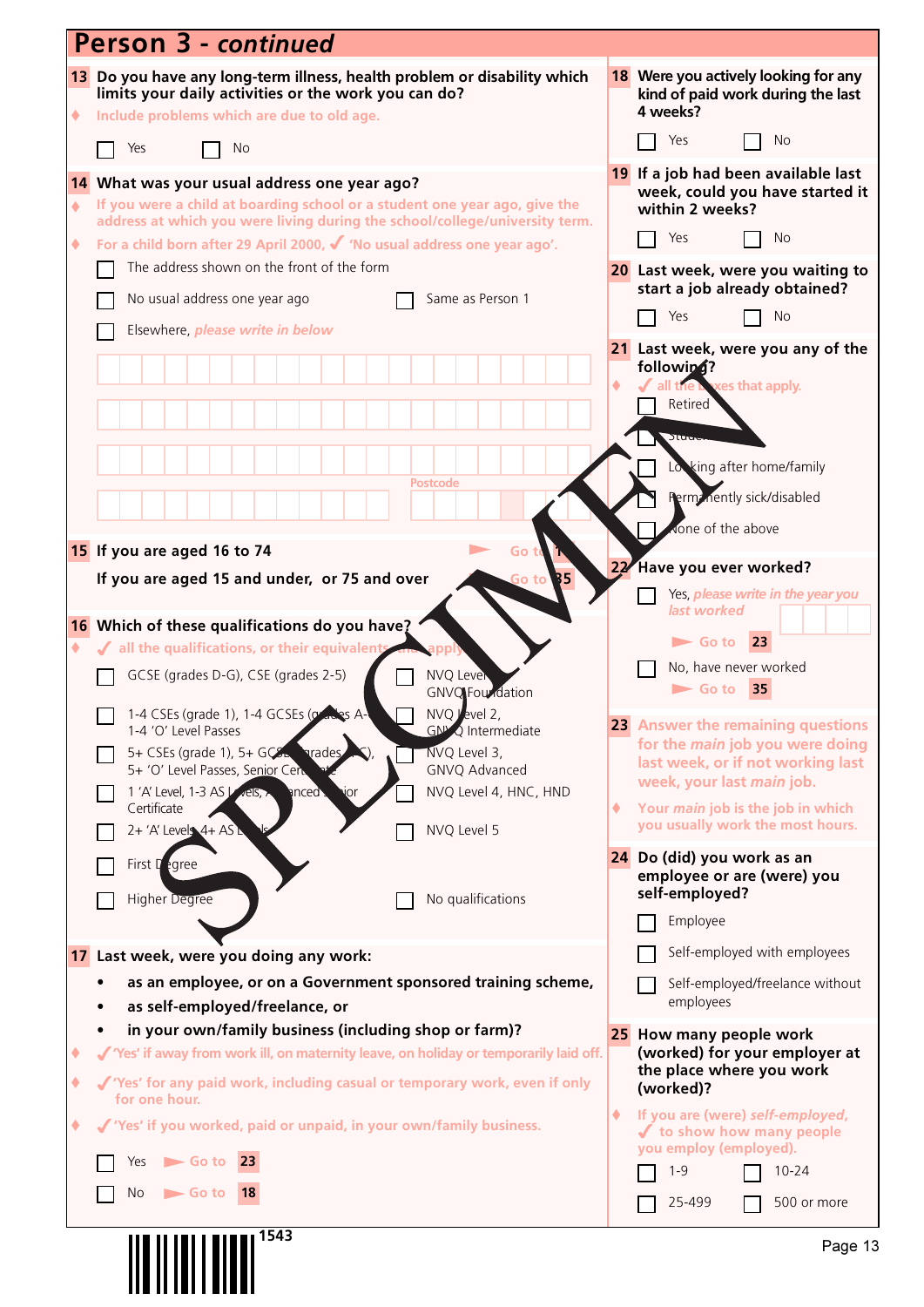| <b>Person 3 - continued</b>                                                                                                                       |                                                                              |
|---------------------------------------------------------------------------------------------------------------------------------------------------|------------------------------------------------------------------------------|
| 26 What is (was) the full title of your main job?                                                                                                 | 33 How do you usually travel to                                              |
| $\blacklozenge$<br>For example, PRIMARY SCHOOL TEACHER, STATE REGISTERED NURSE, CAR<br>MECHANIC, TELEVISION SERVICE ENGINEER, BENEFITS ASSISTANT. | work?<br>$\sqrt{\ }$ one box only.<br>٠                                      |
| Civil Servants, Local Government Officers - give job title not grade or pay band.<br>۰                                                            | $\blacktriangleright$ the box for the longest part, by                       |
|                                                                                                                                                   | distance, of your usual journey to work.<br>Work mainly at or from home      |
|                                                                                                                                                   | Train                                                                        |
|                                                                                                                                                   | Bus, minibus or coach (public or                                             |
| 27 Describe what you do (did) in your main job.                                                                                                   | private)                                                                     |
|                                                                                                                                                   | Motor cycle, scooter or moped                                                |
|                                                                                                                                                   | Driving a car or van                                                         |
|                                                                                                                                                   | cas or van pool, sharing driving                                             |
| 28 Do (did) you supervise any other employees?                                                                                                    | Passencer in a car or van                                                    |
| A supervisor or foreman is responsible for overseeing the work of other<br>۰<br>employees on a day-to-day basis.                                  | Taxi                                                                         |
| Yes<br>No                                                                                                                                         |                                                                              |
| 29 What is (was) the business of your employer at the place y<br>here yu                                                                          | ⊾On≀Foot                                                                     |
| work (worked)?<br>For example, MAKING SHOES, REPAIRING CARS, SECONDARY ED<br>۰                                                                    | Other                                                                        |
| FOOD WHOLESALE, CLOTHING RETAIL, DOCTOR'S SURGERY.                                                                                                | 34 How many hours a week do you                                              |
| If you are (were) self-employed/freelance or have (has what is (was) the nature of your business?<br>۰                                            | usually work in your main job?                                               |
| ecify y<br><b>Civil Servants, Local Government Officers - please</b><br>r Department.<br>۰                                                        | Answer to nearest whole hour.<br>٠<br>Give average for last four weeks.<br>٠ |
|                                                                                                                                                   | Number of hours<br>worked a week                                             |
|                                                                                                                                                   | <b>35 THERE ARE NO MORE</b>                                                  |
| 30 If you were working last week<br>31                                                                                                            | <b>QUESTIONS FOR PERSON 3.</b>                                               |
| If you were not working la<br><b>week</b><br>Go to 35                                                                                             |                                                                              |
|                                                                                                                                                   | Go to questions for Person 4.<br>٠                                           |
| What is the full the me of the organ ation you work for in your main job?<br>31<br>one box below as appropriate.<br>Write in the name of<br>٠     | If there are no more people in                                               |
| iness, write in the name.<br>٠<br>If you h<br>own                                                                                                 | your household please leave<br>the following pages blank.                    |
|                                                                                                                                                   |                                                                              |
|                                                                                                                                                   | Remember to sign the<br>٠<br>Declaration on the front page.                  |
| Self-employed/freelance<br>Work for a private individual                                                                                          |                                                                              |
| What is the address of the place where you work in your main job?<br>32                                                                           |                                                                              |
| Write in the address or $\blacklozenge$ one box below as appropriate.<br>٠<br>If you report to a depot, write in the depot address.<br>۰          |                                                                              |
|                                                                                                                                                   |                                                                              |
|                                                                                                                                                   |                                                                              |
|                                                                                                                                                   |                                                                              |
|                                                                                                                                                   |                                                                              |
| <b>Postcode</b>                                                                                                                                   |                                                                              |
|                                                                                                                                                   |                                                                              |
| Mainly work at<br>Offshore installation<br>No fixed place                                                                                         |                                                                              |
| or from home                                                                                                                                      |                                                                              |
| Page 14                                                                                                                                           | 1544                                                                         |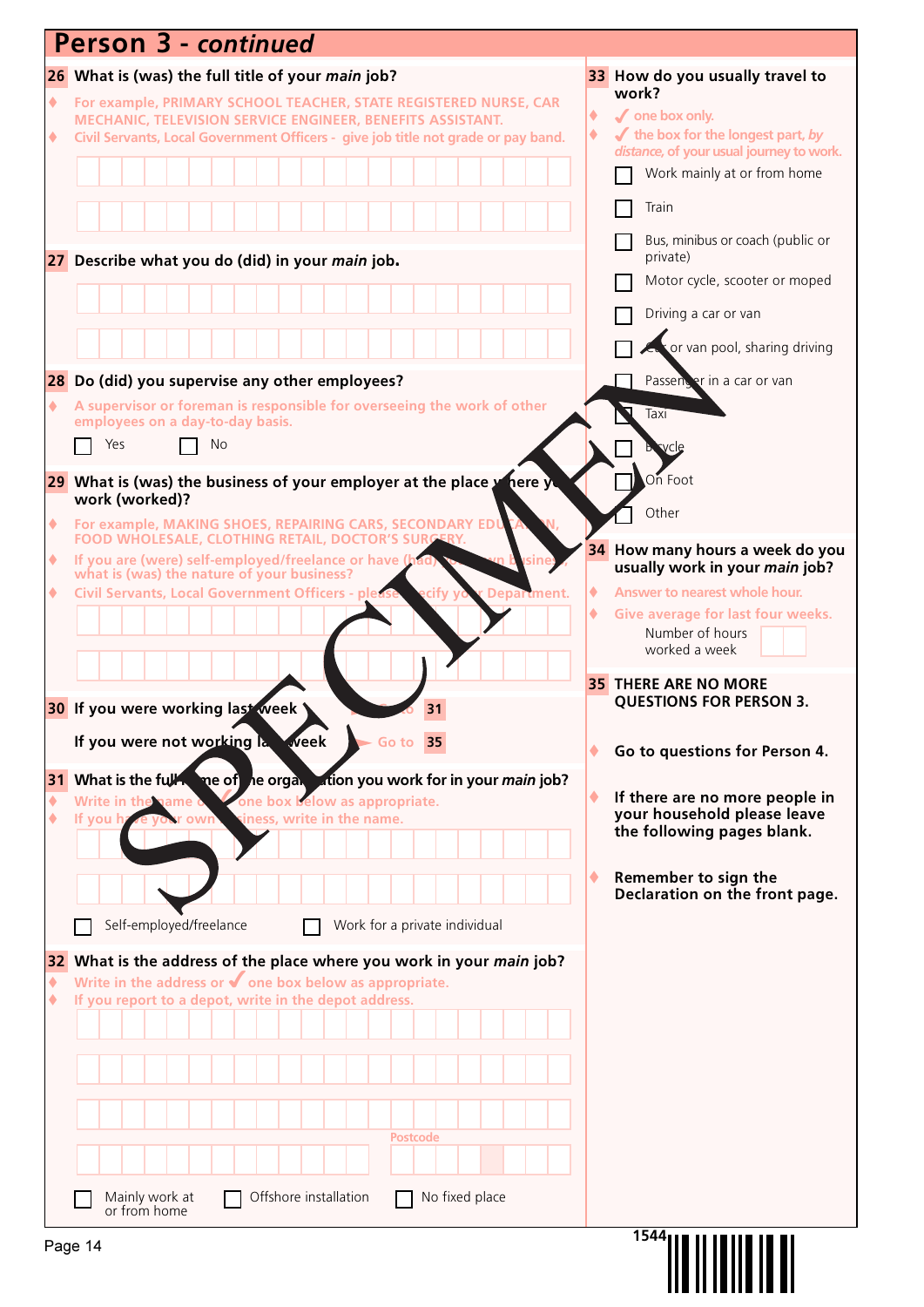|                | Person 4                                                                    |                                                       |                 |                                                                  |
|----------------|-----------------------------------------------------------------------------|-------------------------------------------------------|-----------------|------------------------------------------------------------------|
|                | 1 What is your name? (Person 4 in Table 1)                                  |                                                       |                 | 10 To which of these ethnic groups                               |
|                | <b>First name and surname</b>                                               |                                                       |                 | do you consider you belong?                                      |
|                |                                                                             |                                                       | $\blacklozenge$ | $\checkmark$ one box only.                                       |
| $\overline{2}$ | What is your sex?                                                           | Do you regard yourself as<br>8                        |                 | White                                                            |
|                | Male<br>Female                                                              | belonging to any particular<br>religion?              |                 | Chinese<br>Irish Traveller                                       |
| 3              | What is your date of birth?                                                 | $Yes$ Go to $8a$                                      |                 |                                                                  |
|                | Month<br>Year<br>Day                                                        | <b>No</b><br>Go to 8b                                 |                 | Indian                                                           |
|                |                                                                             | 8a What religion, religious                           |                 | Pakistani                                                        |
|                |                                                                             | denomination or body do you                           |                 | Bangladeshi                                                      |
| 4              | What is your marital status<br>(on 29 April 2001)?                          | belong to?                                            |                 | <b>Black Caribbean</b>                                           |
|                |                                                                             | Roman Catholic                                        |                 | <b>Black African</b>                                             |
|                | Single (never married)                                                      | Presbyterian Church in Ireland                        |                 | <b>Black Other</b>                                               |
|                | Married (first marriage)                                                    | Church of Ireland                                     |                 | an <sup>i</sup> aroup, write in                                  |
|                | Re-married                                                                  | Methodist Church in Ireland                           |                 |                                                                  |
|                | Separated (but still legally married)                                       | Other, please write in                                |                 |                                                                  |
|                | Divorced                                                                    |                                                       |                 |                                                                  |
|                | Widowed                                                                     |                                                       |                 |                                                                  |
| 5              | Are you a schoolchild or student                                            |                                                       |                 | Any other ethnic group, write in                                 |
|                | in full-time education?                                                     |                                                       |                 |                                                                  |
|                | $Yes$ Go to 6                                                               |                                                       |                 |                                                                  |
|                | $No \rightharpoonup Go$ to 7                                                | 8b What eligic religions<br>body were<br>denomination |                 |                                                                  |
| 6              | Do you live at the address                                                  | ou brought up .                                       |                 | Over the last twelve months                                      |
|                | shown on the front of this form.                                            | Roman Catholic                                        |                 | would you say your health has                                    |
|                | during the school, college or<br>university term?                           | resbyte an Church in Ireland                          |                 | on the whole been:                                               |
| ۰              | Only answer this question if y                                              | Church of Ireland                                     |                 | Good?                                                            |
|                | have answered 'Yes' to<br>tior                                              | Methodist Church in Ireland                           |                 | Fairly good?                                                     |
|                | ddress d<br>Yes, I live at this<br>ting<br>the school/college nivers y term | Other, please write in                                |                 | Not good?                                                        |
|                |                                                                             |                                                       | 12              | Do you look after, or give any                                   |
|                | معام ۾<br>No, 1<br>lurinò<br>Lne.                                           |                                                       |                 | help or support to family members,                               |
|                | lity term<br>school/comege/unive                                            |                                                       |                 | friends, neighbours or others<br>because of:                     |
|                |                                                                             | None                                                  |                 | long term physical or                                            |
| 7              | Can you understand, speak,                                                  |                                                       |                 | mental ill-health or disability,                                 |
|                | read or write Irish?                                                        | What is your country of birth?<br>9                   |                 | problems related to old age?                                     |
| ۰              | √ all the boxes that apply.                                                 | Northern Ireland                                      | ۰               | Do not count anything you do as<br>part of your paid employment. |
|                | Understand spoken Irish                                                     | England<br>Wales                                      | ۰               | time spent in a typical week.                                    |
|                | Speak Irish                                                                 | Republic of<br>Scotland                               |                 | <b>No</b>                                                        |
|                | Read Irish                                                                  | Ireland<br>Elsewhere, <i>please write in the</i>      |                 | Yes, 1-19 hours a week                                           |
|                | Write Irish                                                                 | present name of the country                           |                 | Yes, 20-49 hours a week                                          |
|                | None of the above                                                           |                                                       |                 | Yes, 50+ hours a week                                            |
|                |                                                                             |                                                       |                 |                                                                  |
|                |                                                                             |                                                       |                 |                                                                  |
|                | <b>III IIIIIIIIIIIII</b> I <sup>1545</sup>                                  |                                                       |                 |                                                                  |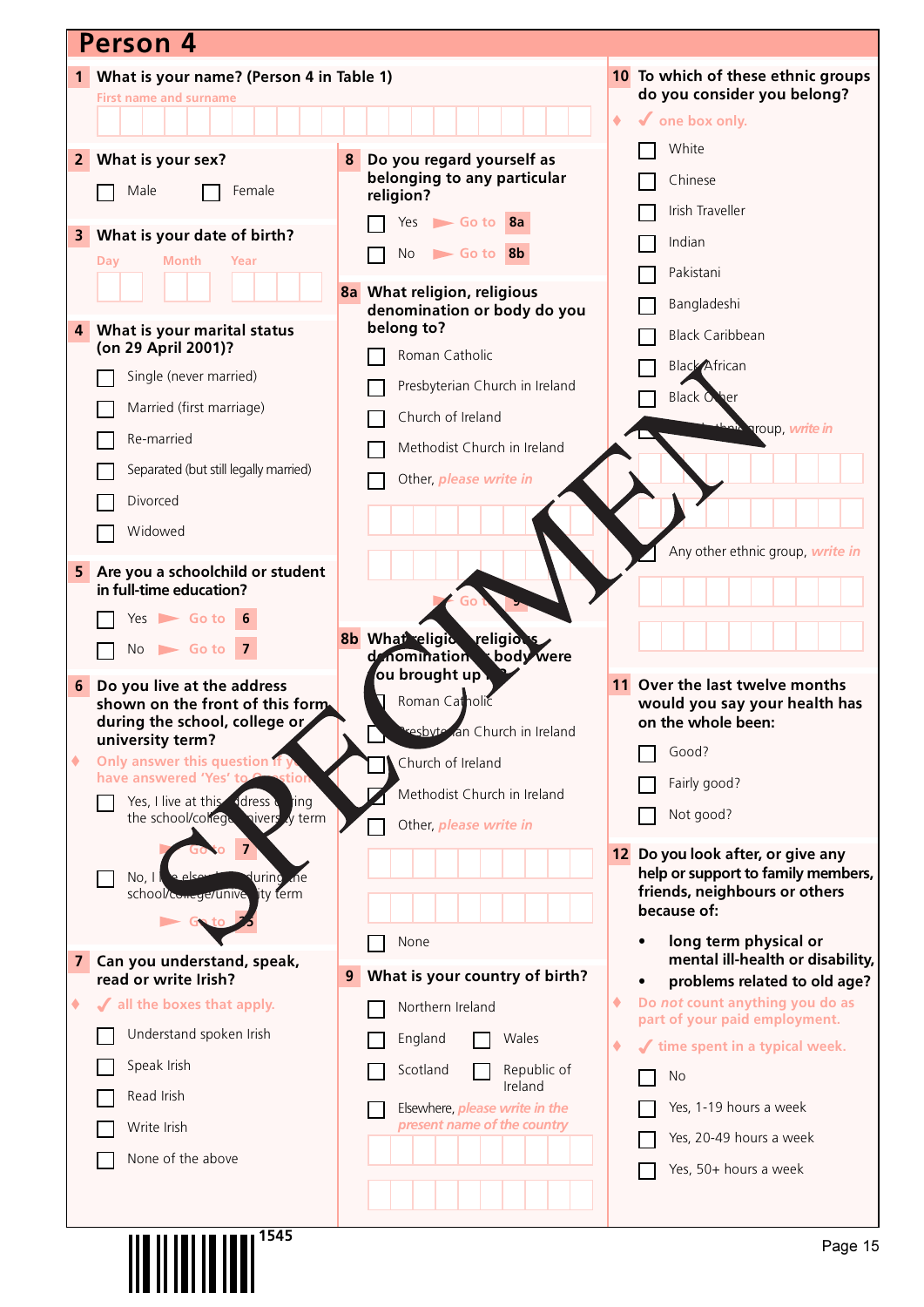|        | <b>Person 4 - continued</b>                                                                                                                                                                                                                                                                                                                            |   |                                                                                                                                                                                                                                    |
|--------|--------------------------------------------------------------------------------------------------------------------------------------------------------------------------------------------------------------------------------------------------------------------------------------------------------------------------------------------------------|---|------------------------------------------------------------------------------------------------------------------------------------------------------------------------------------------------------------------------------------|
| ٠      | 13 Do you have any long-term illness, health problem or disability which<br>limits your daily activities or the work you can do?<br>Include problems which are due to old age.                                                                                                                                                                         |   | 18 Were you actively looking for any<br>kind of paid work during the last<br>4 weeks?                                                                                                                                              |
|        | Yes<br>No                                                                                                                                                                                                                                                                                                                                              |   | No<br>Yes                                                                                                                                                                                                                          |
| ٠      | 14 What was your usual address one year ago?<br>If you were a child at boarding school or a student one year ago, give the<br>address at which you were living during the school/college/university term.                                                                                                                                              |   | 19 If a job had been available last<br>week, could you have started it<br>within 2 weeks?<br>Yes<br>No.                                                                                                                            |
| ۰      | For a child born after 29 April 2000, √ 'No usual address one year ago'.<br>The address shown on the front of the form                                                                                                                                                                                                                                 |   |                                                                                                                                                                                                                                    |
|        | No usual address one year ago<br>Same as Person 1                                                                                                                                                                                                                                                                                                      |   | 20 Last week, were you waiting to<br>start a job already obtained?                                                                                                                                                                 |
|        | Elsewhere, please write in below                                                                                                                                                                                                                                                                                                                       |   | <b>No</b>                                                                                                                                                                                                                          |
|        | <b>Postcode</b>                                                                                                                                                                                                                                                                                                                                        |   | 21 Last week, were you any of the<br>$-2$<br>the boxes and apply.<br>etired<br>Stud <sub>c</sub> nt<br>Looking after home/family<br>Permanently sick/disabled<br>None of the above                                                 |
|        | 15 If you are aged 16 to 74                                                                                                                                                                                                                                                                                                                            |   | 22 Have you ever worked?                                                                                                                                                                                                           |
|        | If you are aged 15 and under, or 75 and Ver<br>35                                                                                                                                                                                                                                                                                                      |   | Yes, <i>please write in the year you</i>                                                                                                                                                                                           |
|        | 16 Which of these qualifications do yo have?<br>If all the qualifications, or their couiva<br>ats, that app<br>GCSE (grades D-G), CSE (grades 2-5)<br>Q Level 1,<br><b>GNVO Foundation</b><br>1-4 CSEs (grade 1), 1-4 GCSL rades A-C)   NVQ Level 2,<br>1-4 'O' Level Pass<br>GNVQ Intermediate<br>$5 + G$ Es (grade<br>5+ CSEs (grade<br>NVQ Level 3, |   | last worked<br>23<br>$\blacktriangleright$ Go to<br>No, have never worked<br>$\blacktriangleright$ Go to<br>35<br>23 Answer the remaining questions<br>for the <i>main</i> job you were doing<br>last week, or if not working last |
|        | 5+ 'O' Level Passe. Terior Certificate<br>GNVQ Advanced<br>1'A' Level, 1-3 AS Leve<br><b>Ndvanced Senior</b><br>NVQ Level 4, HNC, HND                                                                                                                                                                                                                  |   | week, your last main job.                                                                                                                                                                                                          |
|        | Cert cate<br>NVQ Level 5<br>$2+ 'A$<br>vels                                                                                                                                                                                                                                                                                                            | ۰ | Your main job is the job in which<br>you usually work the most hours.                                                                                                                                                              |
|        | First Degre<br>Higher Degree<br>No qualifications                                                                                                                                                                                                                                                                                                      |   | 24 Do (did) you work as an<br>employee or are (were) you<br>self-employed?                                                                                                                                                         |
|        |                                                                                                                                                                                                                                                                                                                                                        |   | Employee                                                                                                                                                                                                                           |
|        | 17 Last week, were you doing any work:                                                                                                                                                                                                                                                                                                                 |   | Self-employed with employees                                                                                                                                                                                                       |
|        | as an employee, or on a Government sponsored training scheme,<br>as self-employed/freelance, or                                                                                                                                                                                                                                                        |   | Self-employed/freelance without<br>employees                                                                                                                                                                                       |
| ٠<br>۰ | in your own/family business (including shop or farm)?<br>√ 'Yes' if away from work ill, on maternity leave, on holiday or temporarily laid off.<br>√ 'Yes' for any paid work, including casual or temporary work, even if only<br>for one hour.                                                                                                        |   | 25 How many people work<br>(worked) for your employer at<br>the place where you work<br>(worked)?                                                                                                                                  |
| ٠      | √ 'Yes' if you worked, paid or unpaid, in your own/family business.                                                                                                                                                                                                                                                                                    | ۰ | If you are (were) self-employed,<br>✔ to show how many people<br>you employ (employed).                                                                                                                                            |
|        | $\blacktriangleright$ Go to 23<br>Yes                                                                                                                                                                                                                                                                                                                  |   | $1 - 9$<br>$10 - 24$                                                                                                                                                                                                               |
|        | No<br>$\blacktriangleright$ Go to<br><b>18</b>                                                                                                                                                                                                                                                                                                         |   | 25-499<br>500 or more                                                                                                                                                                                                              |
|        | Page 16                                                                                                                                                                                                                                                                                                                                                |   | 1546                                                                                                                                                                                                                               |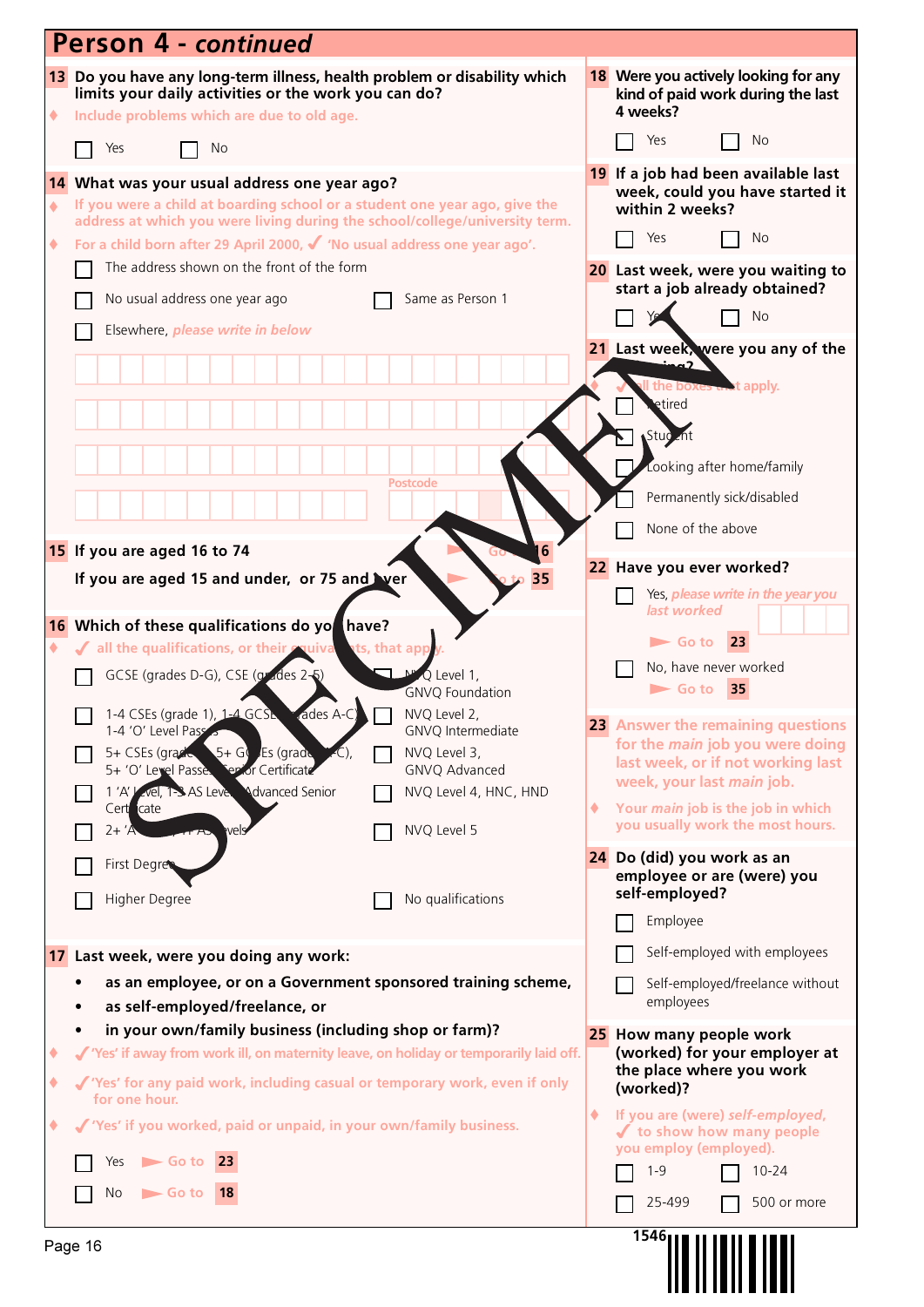|                      | Person 4 - continued                                                                                                                                                                                                |        |                                                                                                        |
|----------------------|---------------------------------------------------------------------------------------------------------------------------------------------------------------------------------------------------------------------|--------|--------------------------------------------------------------------------------------------------------|
|                      | 26 What is (was) the full title of your <i>main</i> job?                                                                                                                                                            |        | 33 How do you usually travel to                                                                        |
| $\blacklozenge$<br>۰ | For example, PRIMARY SCHOOL TEACHER, STATE REGISTERED NURSE, CAR<br>MECHANIC, TELEVISION SERVICE ENGINEER, BENEFITS ASSISTANT.<br>Civil Servants, Local Government Officers - give job title not grade or pay band. | ٠<br>۰ | work?<br>$\sqrt{\ }$ one box only.<br>$\blacktriangleright$ the box for the longest part, by           |
|                      |                                                                                                                                                                                                                     |        | distance, of your usual journey to work.<br>Work mainly at or from home                                |
|                      |                                                                                                                                                                                                                     |        | Train                                                                                                  |
|                      | 27 Describe what you do (did) in your main job.                                                                                                                                                                     |        | Bus, minibus or coach (public or<br>private)                                                           |
|                      |                                                                                                                                                                                                                     |        | Motor cycle, scooter or moped                                                                          |
|                      |                                                                                                                                                                                                                     |        | Driving a car or van                                                                                   |
|                      |                                                                                                                                                                                                                     |        | Car or van pool, sharing driving                                                                       |
|                      | 28 Do (did) you supervise any other employees?                                                                                                                                                                      |        | ger in a car or van<br>Passe                                                                           |
| ۰                    | A supervisor or foreman is responsible for overseeing the work of other<br>employees on a day-to-day basis.<br>Yes<br>No                                                                                            |        | Taxi<br><b>Ricycle</b>                                                                                 |
|                      |                                                                                                                                                                                                                     |        |                                                                                                        |
|                      | 29 What is (was) the business of your employer at the place where y<br>work (worked)?                                                                                                                               |        | On.                                                                                                    |
| ۰                    | ON,<br>For example, MAKING SHOES, REPAIRING CARS, SECONDARY EDUC<br>FOOD WHOLESALE, CLOTHING RETAIL, DOCTOR'S SURGERY.                                                                                              |        |                                                                                                        |
| ۰                    | If you are (were) self-employed/freelance or have (had) your own bu<br>what is (was) the nature of your business?                                                                                                   |        | 34 ow many hours a week do you<br>usually work in your main job?                                       |
| ۰                    | Civil Servants, Local Government Officers - please sper                                                                                                                                                             |        | Answer to nearest whole hour.<br>Give average for last four weeks.<br>Number of hours<br>worked a week |
|                      | 30 If you were working last week<br>31<br>Go to                                                                                                                                                                     |        | <b>35 THERE ARE NO MORE</b><br><b>QUESTIONS FOR PERSON 4.</b>                                          |
|                      | If you were not working Ia t week                                                                                                                                                                                   |        | Go to questions for Person 5.                                                                          |
| ٠<br>٠               | 31 What is the full name of the orgetication you work for in your main job?<br>Write in the name<br>v zappropriate.<br>ox be<br>on<br>If you have your ow<br>s, write<br>the name.                                  |        | If there are no more people in<br>your household please leave<br>the following pages blank.            |
|                      |                                                                                                                                                                                                                     | ٠      | Remember to sign the<br>Declaration on the front page.                                                 |
|                      | Self-employed/free ance<br>Work for a private individual                                                                                                                                                            |        |                                                                                                        |
| 32<br>٠              | What is the address of the place where you work in your main job?<br>Write in the address or $\blacklozenge$ one box below as appropriate.<br>If you report to a depot, write in the depot address.                 |        |                                                                                                        |
|                      |                                                                                                                                                                                                                     |        |                                                                                                        |
|                      |                                                                                                                                                                                                                     |        |                                                                                                        |
|                      |                                                                                                                                                                                                                     |        |                                                                                                        |
|                      | <b>Postcode</b>                                                                                                                                                                                                     |        |                                                                                                        |
|                      | Offshore installation<br>No fixed place<br>Mainly work at<br>or from home                                                                                                                                           |        |                                                                                                        |
|                      | 1547                                                                                                                                                                                                                |        | Page 17                                                                                                |
|                      |                                                                                                                                                                                                                     |        |                                                                                                        |
|                      |                                                                                                                                                                                                                     |        |                                                                                                        |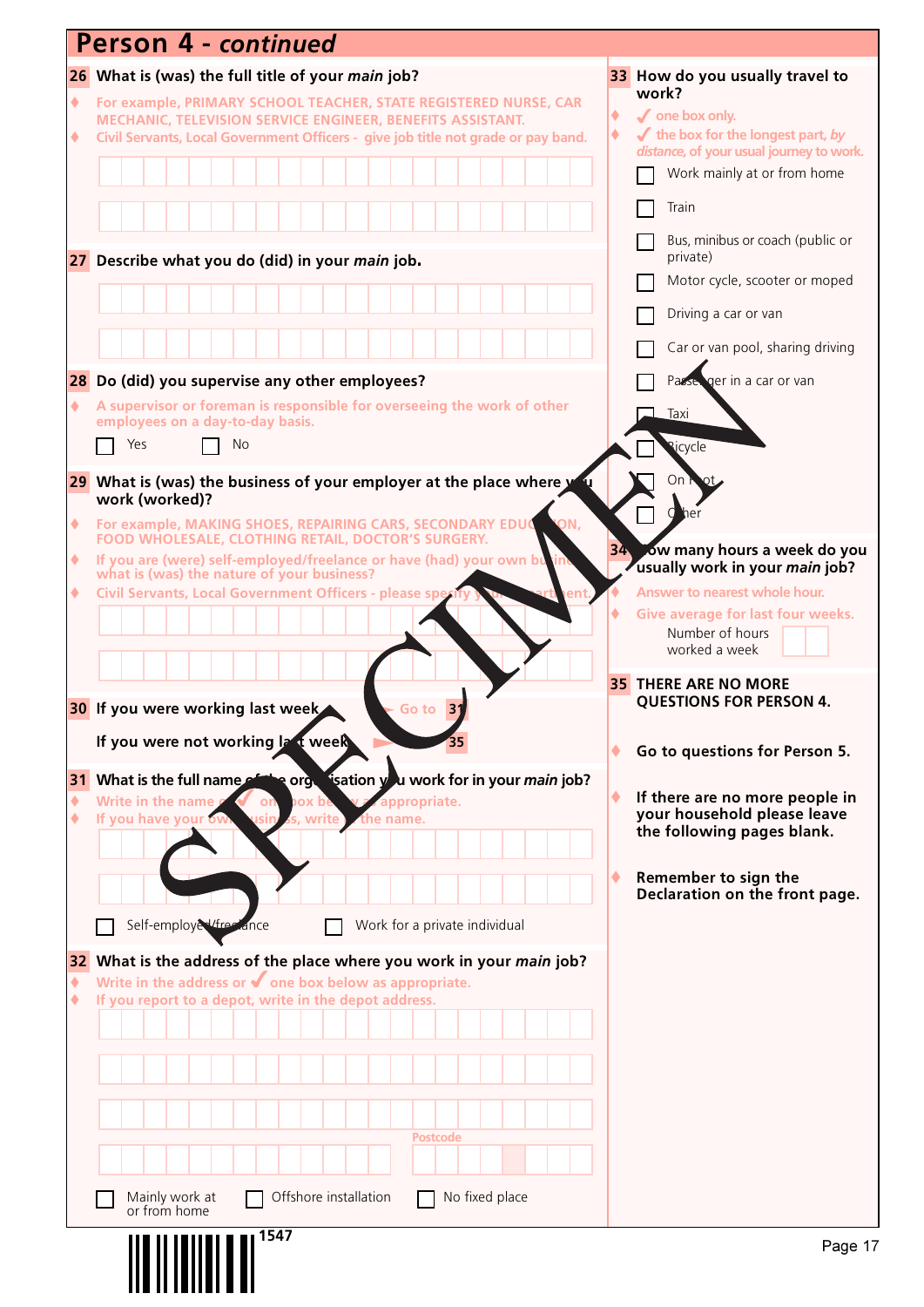| <b>Person 5</b>                                                                  |                                                            |                                                                         |  |  |  |  |
|----------------------------------------------------------------------------------|------------------------------------------------------------|-------------------------------------------------------------------------|--|--|--|--|
| What is your name? (Person 5 in Table 1)<br>1                                    |                                                            | 10 To which of these ethnic groups                                      |  |  |  |  |
| <b>First name and surname</b>                                                    |                                                            | do you consider you belong?                                             |  |  |  |  |
|                                                                                  |                                                            | $\checkmark$ one box only.<br>٠                                         |  |  |  |  |
| What is your sex?<br>2 <sup>1</sup>                                              | Do you regard yourself as<br>8                             | White                                                                   |  |  |  |  |
| Male<br>Female                                                                   | belonging to any particular<br>religion?                   | Chinese                                                                 |  |  |  |  |
|                                                                                  | Go to 8a<br>Yes                                            | Irish Traveller                                                         |  |  |  |  |
| What is your date of birth?<br>3<br><b>Month</b><br>Day<br>Year                  | Go to 8b<br><b>No</b>                                      | Indian                                                                  |  |  |  |  |
|                                                                                  |                                                            | Pakistani                                                               |  |  |  |  |
|                                                                                  | 8a What religion, religious<br>denomination or body do you | Pangladeshi                                                             |  |  |  |  |
| What is your marital status<br>$\overline{4}$<br>(on 29 April 2001)?             | belong to?                                                 | <b>Black Caribbean</b>                                                  |  |  |  |  |
| Single (never married)                                                           | Roman Catholic                                             | <b>Plack Arrican</b>                                                    |  |  |  |  |
|                                                                                  | Presbyterian Church in Ireland                             | <b>Black Other</b>                                                      |  |  |  |  |
| Married (first marriage)                                                         | Church of Ireland                                          | Nived ethnic group, write in                                            |  |  |  |  |
| Re-married                                                                       | Methodist Church in Ireland                                |                                                                         |  |  |  |  |
| Separated (but still legally married)                                            | Other, please writ                                         |                                                                         |  |  |  |  |
| Divorced                                                                         |                                                            |                                                                         |  |  |  |  |
| Widowed                                                                          |                                                            |                                                                         |  |  |  |  |
| Are you a schoolchild or student<br>5 <sub>1</sub>                               |                                                            | Any other ethnic group, write in                                        |  |  |  |  |
| in full-time education?                                                          | o to                                                       |                                                                         |  |  |  |  |
| $Yes \frown Go$ to                                                               | <b>b</b> What religion, religious                          |                                                                         |  |  |  |  |
| $No \rightharpoonup Go$ to 7                                                     | denomination or body were                                  |                                                                         |  |  |  |  |
| Do you live at the addess<br>6                                                   | u brught up in?                                            | 11 Over the last twelve months                                          |  |  |  |  |
| shown on the front of the<br>form<br>during the school lege                      | Roman Catholic                                             | would you say your health has<br>on the whole been:                     |  |  |  |  |
| university term?                                                                 | Presbyterian Church in Ireland                             | Good?                                                                   |  |  |  |  |
| Only answer this<br>n if you<br>٠<br><b>o</b> Question 5.<br>red 'Y<br>have answ | Church of Ireland                                          | Fairly good?                                                            |  |  |  |  |
| s, I live at this addess during                                                  | Methodist Church in Ireland                                | Not good?                                                               |  |  |  |  |
| ge/un ersity term                                                                | Other, please write in                                     |                                                                         |  |  |  |  |
| $\blacktriangleright$ Go                                                         |                                                            | 12 Do you look after, or give any<br>help or support to family members, |  |  |  |  |
| No, I live coewhere during the<br>school/college/university term                 |                                                            | friends, neighbours or others                                           |  |  |  |  |
| $\triangleright$ Go to 35                                                        |                                                            | because of:                                                             |  |  |  |  |
| Can you understand, speak,<br>$\mathbf{7}$                                       | None                                                       | long term physical or<br>mental ill-health or disability,               |  |  |  |  |
| read or write Irish?                                                             | What is your country of birth?<br>9                        | problems related to old age?<br>$\bullet$                               |  |  |  |  |
| If all the boxes that apply.<br>٠                                                | Northern Ireland                                           | Do not count anything you do as<br>٠<br>part of your paid employment.   |  |  |  |  |
| Understand spoken Irish                                                          | England<br>Wales                                           | time spent in a typical week.<br>۰                                      |  |  |  |  |
| Speak Irish                                                                      | Scotland<br>Republic of<br>Ireland                         | No                                                                      |  |  |  |  |
| Read Irish                                                                       | Elsewhere, <i>please write in the</i>                      | Yes, 1-19 hours a week                                                  |  |  |  |  |
| Write Irish                                                                      | present name of the country                                | Yes, 20-49 hours a week                                                 |  |  |  |  |
| None of the above                                                                |                                                            | Yes, 50+ hours a week                                                   |  |  |  |  |
|                                                                                  |                                                            |                                                                         |  |  |  |  |
|                                                                                  |                                                            | 1548 <sub>1</sub>                                                       |  |  |  |  |
| Page 18                                                                          |                                                            |                                                                         |  |  |  |  |
|                                                                                  |                                                            |                                                                         |  |  |  |  |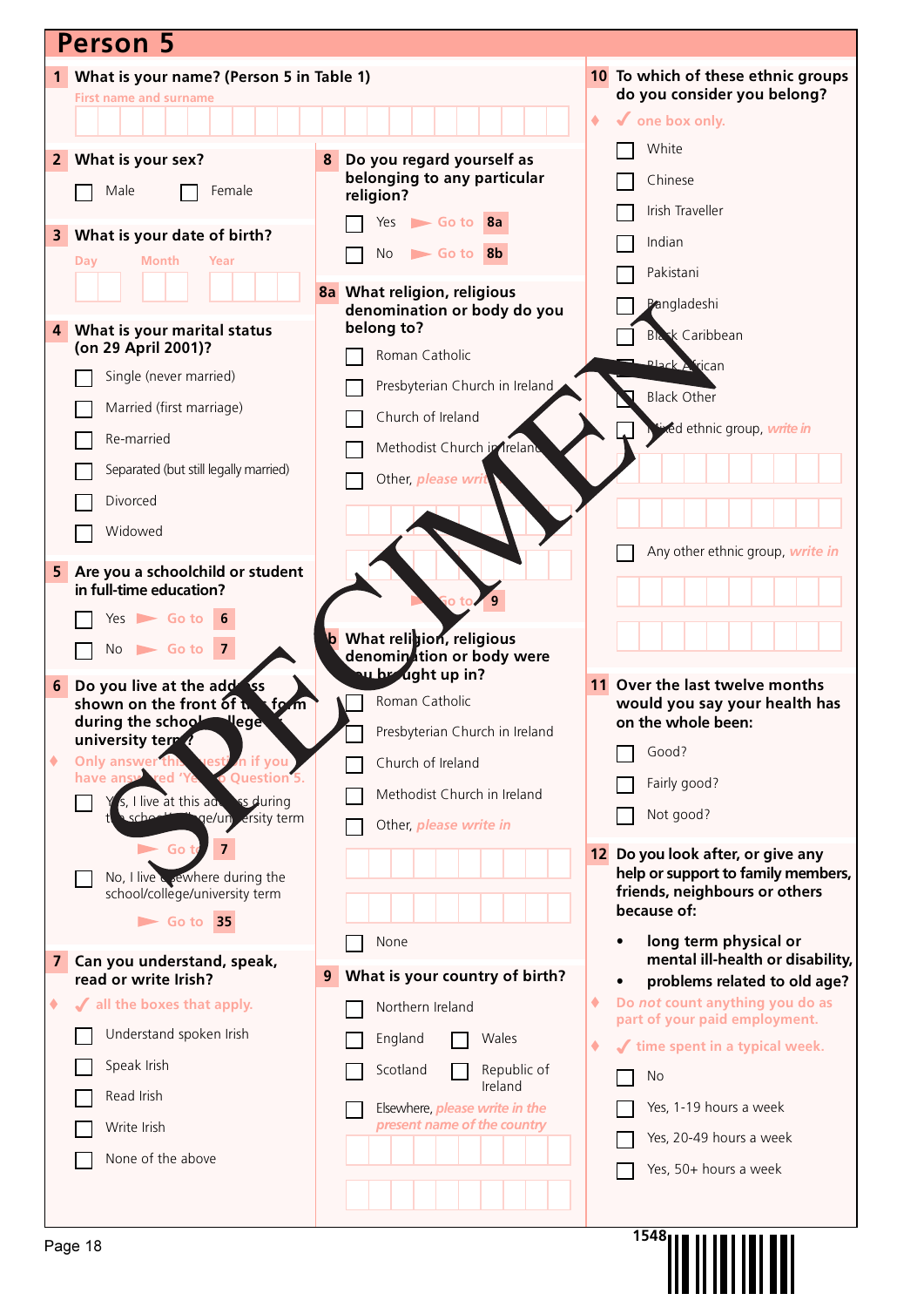|              | <b>Person 5 - continued</b>                                                                                                                                                    |    |                                                                                       |
|--------------|--------------------------------------------------------------------------------------------------------------------------------------------------------------------------------|----|---------------------------------------------------------------------------------------|
| ٠            | 13 Do you have any long-term illness, health problem or disability which<br>limits your daily activities or the work you can do?<br>Include problems which are due to old age. |    | 18 Were you actively looking for any<br>kind of paid work during the last<br>4 weeks? |
|              | Yes<br>No                                                                                                                                                                      |    | Yes<br>No                                                                             |
|              | 14 What was your usual address one year ago?                                                                                                                                   |    | 19 If a job had been available last<br>week, could you have started it                |
| $\spadesuit$ | If you were a child at boarding school or a student one year ago, give the<br>address at which you were living during the school/college/university term.                      |    | within 2 weeks?                                                                       |
| ٠            | For a child born after 29 April 2000, $\checkmark$ 'No usual address one year ago'.                                                                                            |    | Yes<br>No                                                                             |
|              | The address shown on the front of the form                                                                                                                                     |    | 20 Last week, were you waiting to<br>start a job already obtained?                    |
|              | No usual address one year ago<br>Same as Person 1                                                                                                                              |    | Yes<br><b>No</b>                                                                      |
|              | Elsewhere, please write in below                                                                                                                                               |    | 21 Last week, were you any of the                                                     |
|              |                                                                                                                                                                                |    | followin4?<br>ves that apply.<br>all the L                                            |
|              |                                                                                                                                                                                |    | Retired                                                                               |
|              |                                                                                                                                                                                |    | Stude                                                                                 |
|              | <b>Postcode</b>                                                                                                                                                                |    | Lowking after home/family                                                             |
|              |                                                                                                                                                                                |    | Perm: nently sick/disabled                                                            |
|              | 15 If you are aged 16 to 74<br>Go                                                                                                                                              |    | None of the above                                                                     |
|              | If you are aged 15 and under, or 75 and over<br>B5<br>Go tol                                                                                                                   | 22 | Have you ever worked?                                                                 |
|              |                                                                                                                                                                                |    | Yes, please write in the year you<br>last worked                                      |
| ۰            | 16 Which of these qualifications do you have?<br>√ all the qualifications, or their equivalent                                                                                 |    | 23<br>$\blacktriangleright$ Go to                                                     |
|              | GCSE (grades D-G), CSE (grades 2-5)<br><b>NVQ Lever</b><br><b>GNVQ</b> Foundation                                                                                              |    | No, have never worked<br>$\blacktriangleright$ Go to<br>35                            |
|              | NVQ Jevel 2,<br>1-4 CSEs (grade 1), 1-4 GCSEs (or alles A-<br><b>GN<sup>N</sup>Q</b> Intermediate<br>1-4 'O' Level Passes                                                      |    | 23 Answer the remaining questions                                                     |
|              | NVQ Level 3,<br>5+ CSEs (grade 1), 5+ $GCE$<br><b>prades</b><br>5+ 'O' Level Passes, Senior Cert<br>GNVQ Advanced                                                              |    | for the <i>main</i> job you were doing<br>last week, or if not working last           |
|              | NVQ Level 4, HNC, HND<br>1 'A' Level, 1-3 AS Vels,<br>anced .<br>vor                                                                                                           |    | week, your last main job.                                                             |
|              | Certificate<br>NVQ Level 5<br>$2 + 'A'$ Levels $4 + AS$                                                                                                                        | ۰  | Your main job is the job in which<br>you usually work the most hours.                 |
|              | First $\Gamma$ egree                                                                                                                                                           |    | 24 Do (did) you work as an                                                            |
|              | No qualifications<br>Higher Degree                                                                                                                                             |    | employee or are (were) you<br>self-employed?                                          |
|              |                                                                                                                                                                                |    | Employee                                                                              |
|              | 17 Last week, were you doing any work:                                                                                                                                         |    | Self-employed with employees                                                          |
|              | as an employee, or on a Government sponsored training scheme,<br>as self-employed/freelance, or                                                                                |    | Self-employed/freelance without<br>employees                                          |
|              | in your own/family business (including shop or farm)?                                                                                                                          |    | 25 How many people work                                                               |
| ٠            | √ 'Yes' if away from work ill, on maternity leave, on holiday or temporarily laid off.                                                                                         |    | (worked) for your employer at<br>the place where you work                             |
| ۰            | √ 'Yes' for any paid work, including casual or temporary work, even if only<br>for one hour.                                                                                   |    | (worked)?                                                                             |
| ٠            | √ 'Yes' if you worked, paid or unpaid, in your own/family business.                                                                                                            | ۰  | If you are (were) self-employed,<br>✔ to show how many people                         |
|              | $\blacktriangleright$ Go to 23<br>Yes                                                                                                                                          |    | you employ (employed).<br>$1 - 9$<br>$10 - 24$                                        |
|              | No<br>$\blacktriangleright$ Go to<br>18                                                                                                                                        |    | 25-499<br>500 or more                                                                 |
|              | 1549                                                                                                                                                                           |    |                                                                                       |
|              |                                                                                                                                                                                |    | Page 19                                                                               |
|              |                                                                                                                                                                                |    |                                                                                       |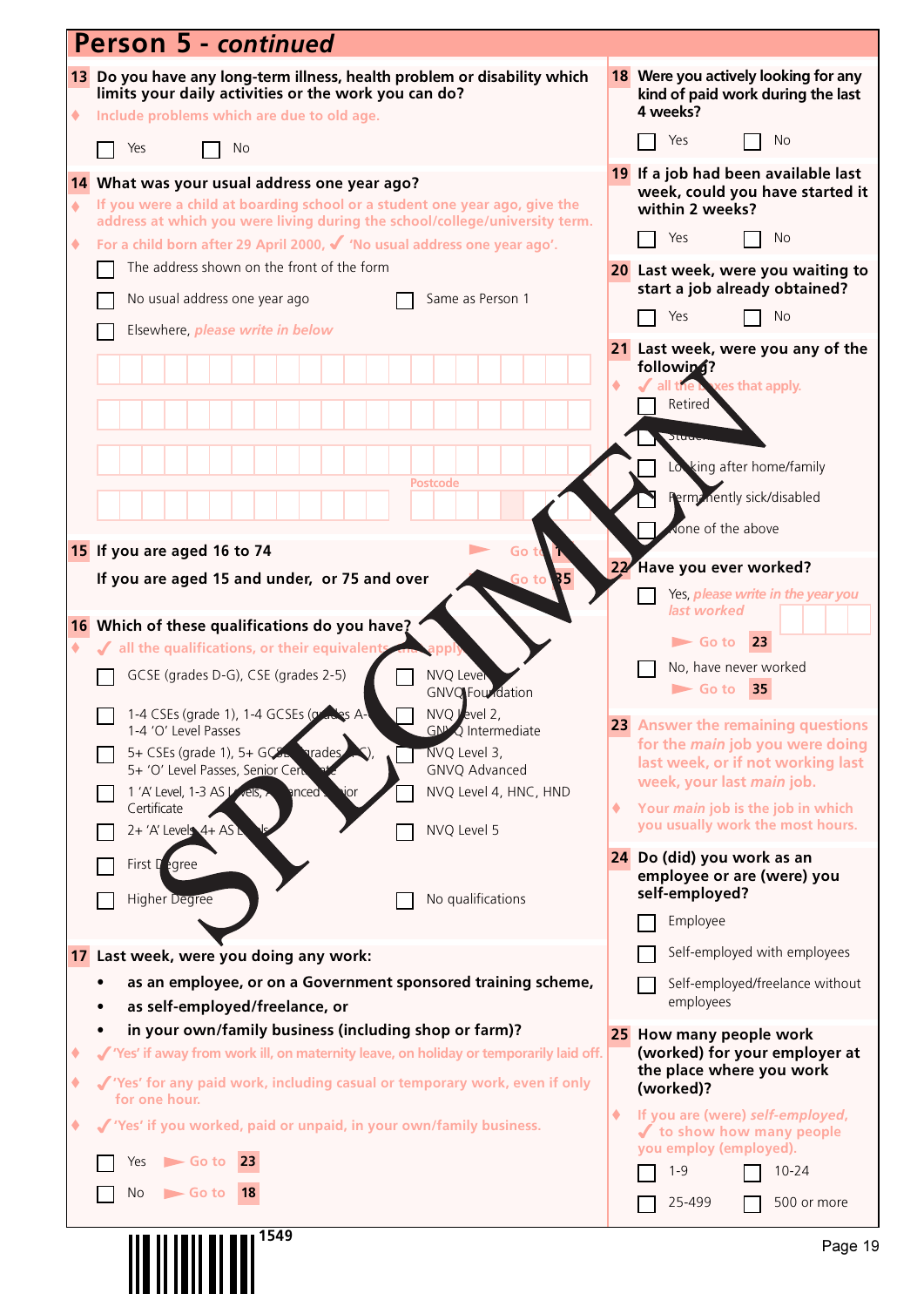|                 | <b>Person 5 - continued</b>                                                                                                                                              |                                                                                                         |
|-----------------|--------------------------------------------------------------------------------------------------------------------------------------------------------------------------|---------------------------------------------------------------------------------------------------------|
|                 | 26 What is (was) the full title of your main job?                                                                                                                        | 33 How do you usually travel to                                                                         |
| ٠               | For example, PRIMARY SCHOOL TEACHER, STATE REGISTERED NURSE, CAR<br>MECHANIC, TELEVISION SERVICE ENGINEER, BENEFITS ASSISTANT.                                           | work?<br>✔ one box only.<br>٠                                                                           |
| ۰               | Civil Servants, Local Government Officers - give job title not grade or pay band.                                                                                        | $\blacktriangleright$ the box for the longest part, by<br>٠<br>distance, of your usual journey to work. |
|                 |                                                                                                                                                                          | Work mainly at or from home                                                                             |
|                 |                                                                                                                                                                          | Train                                                                                                   |
|                 |                                                                                                                                                                          | Bus, minibus or coach (public or                                                                        |
|                 | 27 Describe what you do (did) in your main job.                                                                                                                          | private)                                                                                                |
|                 |                                                                                                                                                                          | Motor cycle, scooter or moped                                                                           |
|                 |                                                                                                                                                                          | ving a car or van                                                                                       |
|                 |                                                                                                                                                                          | Car or an pool, sharing driving                                                                         |
| $\blacklozenge$ | 28 Do (did) you supervise any other employees?<br>A supervisor or foreman is responsible for overseeing the work of oth                                                  | Passenger in a car or van                                                                               |
|                 | employees on a day-to-day basis.                                                                                                                                         |                                                                                                         |
|                 | Yes<br>No                                                                                                                                                                | Bicycle                                                                                                 |
|                 | 29 What is (was) the business of your employer at the place $\sqrt{h}$ a you<br>work (worked)?                                                                           | On Foot                                                                                                 |
| ٠               | For example, MAKING SHOES, REPAIRING CARS, SE                                                                                                                            | Other                                                                                                   |
| ۰               | <b>SURG</b><br>FOOD WHOLESALE, CLOTHING RETAIL, DOCTOR!<br>ad) yor<br>wn business,                                                                                       | 34 How many hours a week do you                                                                         |
| ۰               | If you are (were) self-employed/freelance or have<br>what is (was) the nature of your business?<br>Civil Servants, Local Government Office s - please spe<br>Department. | usually work in your main job?<br>۰<br>Answer to nearest whole hour.                                    |
|                 |                                                                                                                                                                          | Give average for last four weeks.<br>۰                                                                  |
|                 |                                                                                                                                                                          | Number of hours<br>worked a week                                                                        |
|                 |                                                                                                                                                                          | <b>35 THERE ARE NO MORE</b>                                                                             |
|                 | <b>30</b> If you were working last w<br>31<br>to                                                                                                                         | <b>QUESTIONS FOR PERSON 5.</b>                                                                          |
|                 | If you were pow yorking last w<br>$\blacktriangleright$ Go to 35                                                                                                         | Go to questions for Person 6.                                                                           |
|                 | 31 What is the rull name of the organisation you work for in your main job?                                                                                              |                                                                                                         |
| ٠               | the name or $\sqrt{}$<br>le box below as appropriate.<br><b>Write</b><br>business, write in the name.<br>If you                                                          | If there are no more people in<br>your household please leave                                           |
|                 |                                                                                                                                                                          | the following pages blank.                                                                              |
|                 |                                                                                                                                                                          | Remember to sign the                                                                                    |
|                 |                                                                                                                                                                          | Declaration on the front page.                                                                          |
|                 | Self-employed/freelance<br>Work for a private individual                                                                                                                 |                                                                                                         |
| 32              | What is the address of the place where you work in your main job?                                                                                                        |                                                                                                         |
| ۰<br>٠          | Write in the address or $\blacklozenge$ one box below as appropriate.<br>If you report to a depot, write in the depot address.                                           |                                                                                                         |
|                 |                                                                                                                                                                          |                                                                                                         |
|                 |                                                                                                                                                                          |                                                                                                         |
|                 |                                                                                                                                                                          |                                                                                                         |
|                 |                                                                                                                                                                          |                                                                                                         |
|                 | <b>Postcode</b>                                                                                                                                                          |                                                                                                         |
|                 | Mainly work at<br>Offshore installation<br>No fixed place                                                                                                                |                                                                                                         |
|                 | or from home                                                                                                                                                             |                                                                                                         |
|                 | Page 20                                                                                                                                                                  | 1550                                                                                                    |
|                 |                                                                                                                                                                          |                                                                                                         |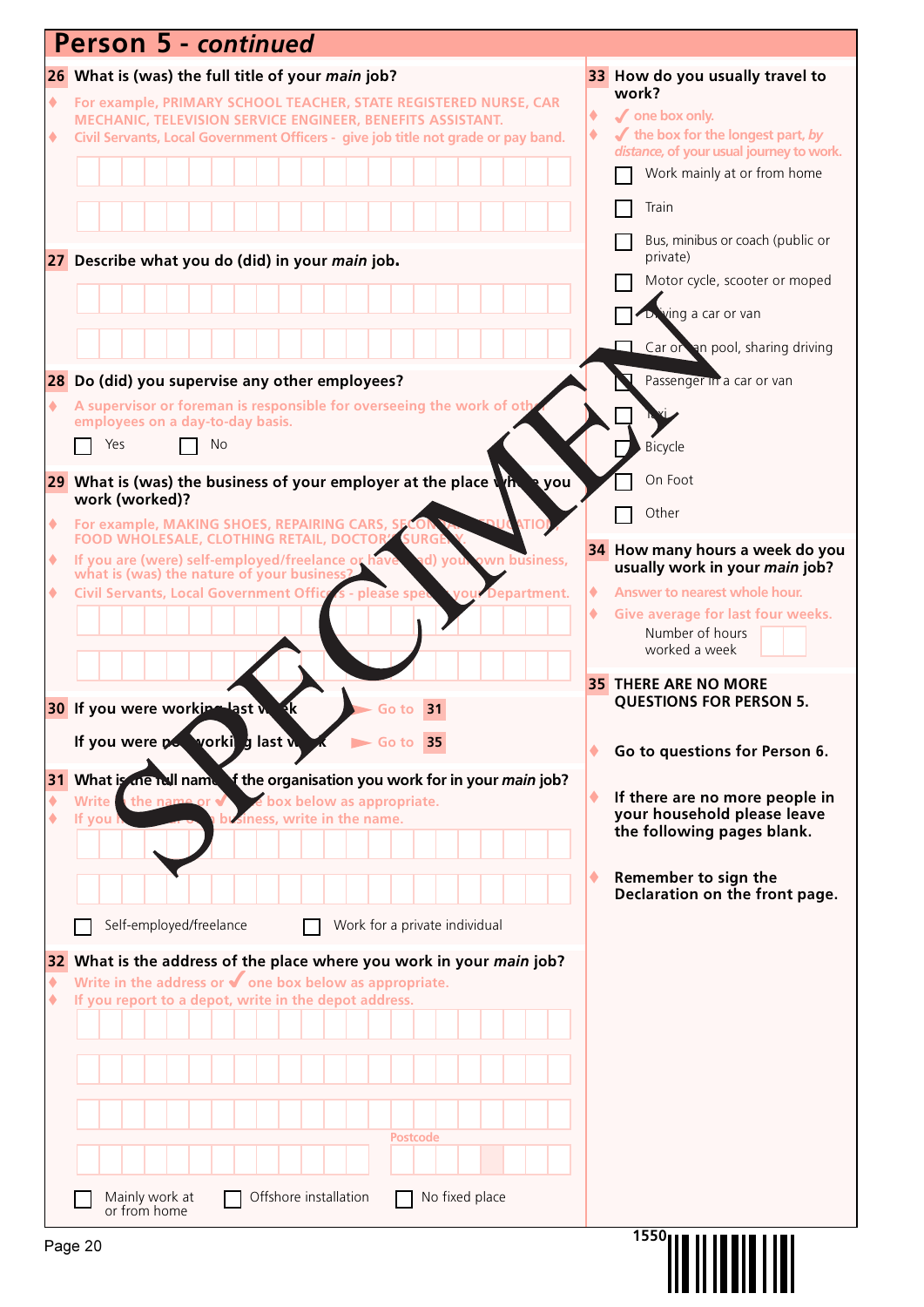|                         | <b>Person 6</b>                                                           |   |                                                                      |                 |                                                                 |
|-------------------------|---------------------------------------------------------------------------|---|----------------------------------------------------------------------|-----------------|-----------------------------------------------------------------|
|                         | 1 What is your name? (Person 6 in Table 1)                                |   |                                                                      |                 | 10 To which of these ethnic groups                              |
|                         | <b>First name and surname</b>                                             |   |                                                                      |                 | do you consider you belong?                                     |
|                         |                                                                           |   |                                                                      | $\blacklozenge$ | $\checkmark$ one box only.                                      |
| $\overline{2}$          | What is your sex?                                                         | 8 | Do you regard yourself as                                            |                 | White                                                           |
|                         | Male<br>Female                                                            |   | belonging to any particular<br>religion?                             |                 | Chinese                                                         |
|                         |                                                                           |   | $Yes$ Go to $8a$                                                     |                 | Irish Traveller                                                 |
| 3                       | What is your date of birth?<br>Month<br>Year                              |   | <b>No</b><br>Go to 8b                                                |                 | Indian                                                          |
|                         | Day                                                                       |   |                                                                      |                 | Pakistani                                                       |
|                         |                                                                           |   | 8a What religion, religious<br>denomination or body do you           |                 | Bangladeshi                                                     |
| 4                       | What is your marital status                                               |   | belong to?                                                           |                 | <b>Black Caribbean</b>                                          |
|                         | (on 29 April 2001)?                                                       |   | Roman Catholic                                                       |                 | <b>Black African</b>                                            |
|                         | Single (never married)                                                    |   | Presbyterian Church in Ireland                                       |                 | <b>Black Other</b>                                              |
|                         | Married (first marriage)                                                  |   | Church of Ireland                                                    |                 | ania aroup, write in                                            |
|                         | Re-married                                                                |   | Methodist Church in Ireland                                          |                 |                                                                 |
|                         | Separated (but still legally married)                                     |   | Other, please write in                                               |                 |                                                                 |
|                         | Divorced                                                                  |   |                                                                      |                 |                                                                 |
|                         | Widowed                                                                   |   |                                                                      |                 |                                                                 |
| 5                       | Are you a schoolchild or student                                          |   |                                                                      |                 | Any other ethnic group, write in                                |
|                         | in full-time education?                                                   |   |                                                                      |                 |                                                                 |
|                         | $Yes$ Go to 6                                                             |   |                                                                      |                 |                                                                 |
|                         | $No \rightharpoonup Go$ to 7                                              |   | 8b What eligic religions<br>body were<br>denomination                |                 |                                                                 |
| 6                       | Do you live at the address                                                |   | ou brought up .                                                      |                 | Over the last twelve months                                     |
|                         | shown on the front of this form.                                          |   | Roman Catholic                                                       |                 | would you say your health has                                   |
|                         | during the school, college or<br>university term?                         |   | resbyte an Church in Ireland                                         |                 | on the whole been:                                              |
| ۰                       | Only answer this question if y                                            |   | Church of Ireland                                                    |                 | Good?                                                           |
|                         | have answered 'Yes' to<br>tior<br>ddress d<br>Yes, I live at this<br>ting |   | Methodist Church in Ireland                                          |                 | Fairly good?                                                    |
|                         | the school/college nivers y term                                          |   | Other, please write in                                               |                 | Not good?                                                       |
|                         |                                                                           |   |                                                                      | 12              | Do you look after, or give any                                  |
|                         | معام ۾<br>No, 1<br>lurinò<br>Lne.                                         |   |                                                                      |                 | help or support to family members,                              |
|                         | lity term<br>school/comege/unive                                          |   |                                                                      |                 | friends, neighbours or others<br>because of:                    |
|                         |                                                                           |   | None                                                                 |                 | long term physical or                                           |
| $\overline{\mathbf{z}}$ | Can you understand, speak,<br>read or write Irish?                        | 9 | What is your country of birth?                                       |                 | mental ill-health or disability,                                |
| ۰                       | √ all the boxes that apply.                                               |   | Northern Ireland                                                     | ۰               | problems related to old age?<br>Do not count anything you do as |
|                         | Understand spoken Irish                                                   |   | England<br>Wales                                                     |                 | part of your paid employment.                                   |
|                         | Speak Irish                                                               |   | Republic of<br>Scotland                                              | ۰               | time spent in a typical week.                                   |
|                         | Read Irish                                                                |   | Ireland                                                              |                 | No                                                              |
|                         | Write Irish                                                               |   | Elsewhere, <i>please write in the</i><br>present name of the country |                 | Yes, 1-19 hours a week                                          |
|                         | None of the above                                                         |   |                                                                      |                 | Yes, 20-49 hours a week                                         |
|                         |                                                                           |   |                                                                      |                 | Yes, 50+ hours a week                                           |
|                         |                                                                           |   |                                                                      |                 |                                                                 |
|                         | <b>III IIIII IIIII III<sup>7551</sup></b>                                 |   |                                                                      |                 | Dana 24                                                         |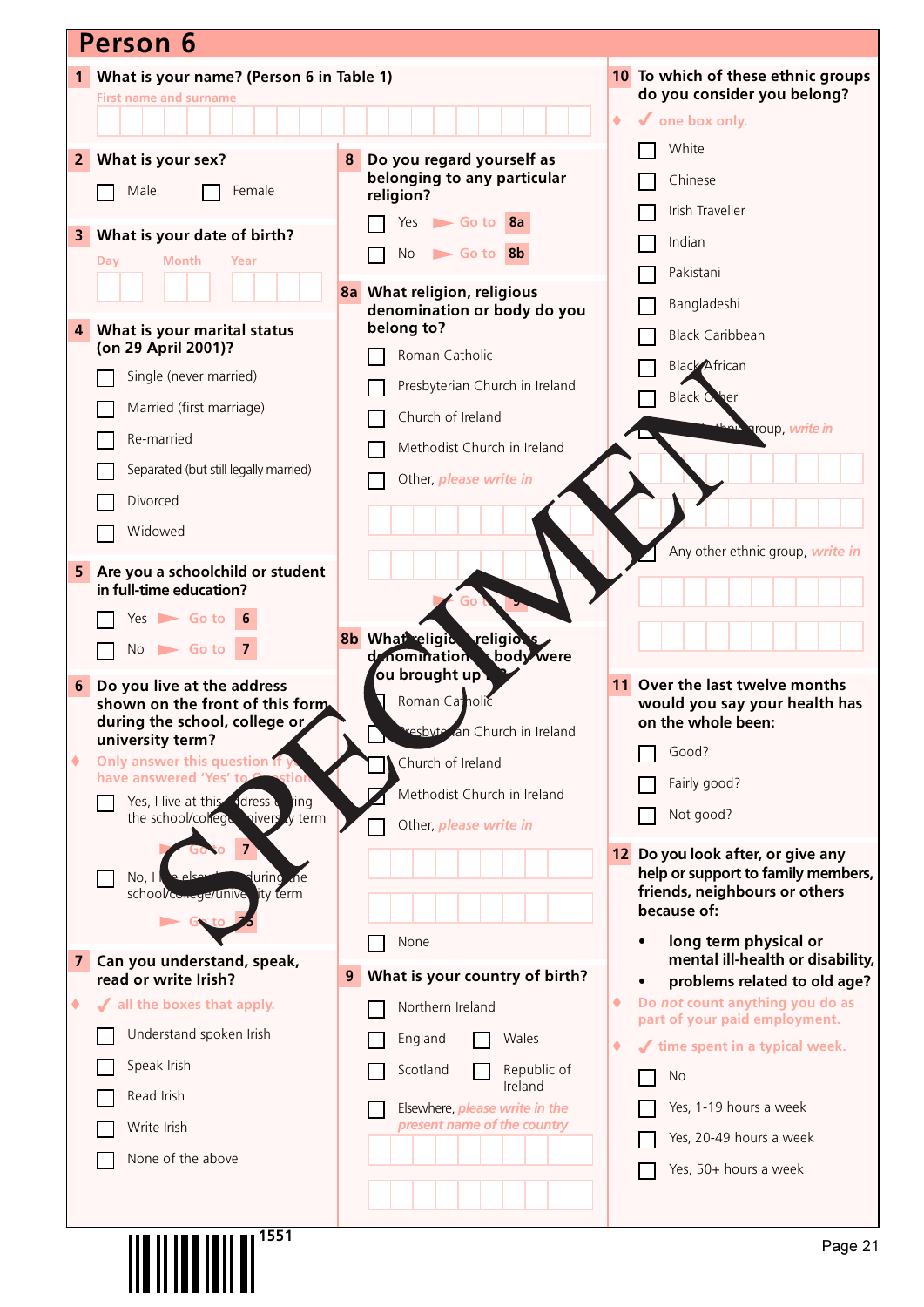|        | Person 6 - continued                                                                                                                                                                                                                            |   |                                                                                                                         |
|--------|-------------------------------------------------------------------------------------------------------------------------------------------------------------------------------------------------------------------------------------------------|---|-------------------------------------------------------------------------------------------------------------------------|
| ٠      | 13 Do you have any long-term illness, health problem or disability which<br>limits your daily activities or the work you can do?<br>Include problems which are due to old age.                                                                  |   | 18 Were you actively looking for any<br>kind of paid work during the last<br>4 weeks?                                   |
|        | Yes<br>No                                                                                                                                                                                                                                       |   | No<br>Yes                                                                                                               |
| ٠      | 14 What was your usual address one year ago?<br>If you were a child at boarding school or a student one year ago, give the<br>address at which you were living during the school/college/university term.                                       |   | 19 If a job had been available last<br>week, could you have started it<br>within 2 weeks?<br>Yes<br>No.                 |
| ۰      | For a child born after 29 April 2000, √ 'No usual address one year ago'.<br>The address shown on the front of the form                                                                                                                          |   | 20 Last week, were you waiting to                                                                                       |
|        | No usual address one year ago<br>Same as Person 1                                                                                                                                                                                               |   | start a job already obtained?<br><b>No</b>                                                                              |
|        | Elsewhere, please write in below                                                                                                                                                                                                                |   | 21 Last week, were you any of the                                                                                       |
|        |                                                                                                                                                                                                                                                 |   | <u>ving?</u><br><b>Let apply.</b><br>the po <sub>7</sub><br>etired<br>Stud <sub>c</sub> nt<br>Looking after home/family |
|        | <b>Postcode</b>                                                                                                                                                                                                                                 |   | Permanently sick/disabled                                                                                               |
|        |                                                                                                                                                                                                                                                 |   | None of the above                                                                                                       |
|        | 15 If you are aged 16 to 74<br>6                                                                                                                                                                                                                |   | 22 Have you ever worked?                                                                                                |
|        | If you are aged 15 and under, or 75 and tyer<br>35                                                                                                                                                                                              |   | Yes, <i>please write in the year you</i>                                                                                |
|        | 16 Which of these qualifications do yo have?<br>If all the qualifications, or their equiva<br>ats, that app<br>GCSE (grades D-G), CSE (grades 2-5)<br>$\Box$ $N^{\mu}$ Q Level 1,                                                               |   | last worked<br>23<br>$\blacktriangleright$ Go to<br>No, have never worked<br>$\blacktriangleright$ Go to<br>35          |
|        | <b>GNVQ Foundation</b><br>1-4 CSEs (grade 1), 1-4 GCS and des A-C NO Level 2,<br>1-4 'O' Level Pass<br>GNVQ Intermediate<br>$5 + G$ Es (grade<br>5+ CSEs (grad<br>NVQ Level 3,                                                                  |   | 23 Answer the remaining questions<br>for the <i>main</i> job you were doing                                             |
|        | 5+ 'O' Level Passe Sepior Certificate<br>GNVQ Advanced                                                                                                                                                                                          |   | last week, or if not working last<br>week, your last main job.                                                          |
|        | 1'A' vel, 1 AS Leve Advanced Senior<br>NVQ Level 4, HNC, HND<br>Cert cate<br>NVQ Level 5<br>$2+ 'A$<br>vels                                                                                                                                     | ۰ | Your main job is the job in which<br>you usually work the most hours.                                                   |
|        | <b>First Degree</b><br>Higher Degree<br>No qualifications                                                                                                                                                                                       |   | 24 Do (did) you work as an<br>employee or are (were) you<br>self-employed?                                              |
|        |                                                                                                                                                                                                                                                 |   | Employee                                                                                                                |
|        | 17 Last week, were you doing any work:                                                                                                                                                                                                          |   | Self-employed with employees                                                                                            |
|        | as an employee, or on a Government sponsored training scheme,<br>as self-employed/freelance, or                                                                                                                                                 |   | Self-employed/freelance without<br>employees                                                                            |
| ٠<br>۰ | in your own/family business (including shop or farm)?<br>√ 'Yes' if away from work ill, on maternity leave, on holiday or temporarily laid off.<br>√ 'Yes' for any paid work, including casual or temporary work, even if only<br>for one hour. |   | 25 How many people work<br>(worked) for your employer at<br>the place where you work<br>(worked)?                       |
| ٠      | √ 'Yes' if you worked, paid or unpaid, in your own/family business.                                                                                                                                                                             | ۰ | If you are (were) self-employed,<br>✔ to show how many people<br>you employ (employed).                                 |
|        | $\blacktriangleright$ Go to 23<br>Yes                                                                                                                                                                                                           |   | $1 - 9$<br>$10 - 24$                                                                                                    |
|        | No<br>$\blacktriangleright$ Go to<br> 18                                                                                                                                                                                                        |   | 25-499<br>500 or more                                                                                                   |
|        | Page 22                                                                                                                                                                                                                                         |   | 1552                                                                                                                    |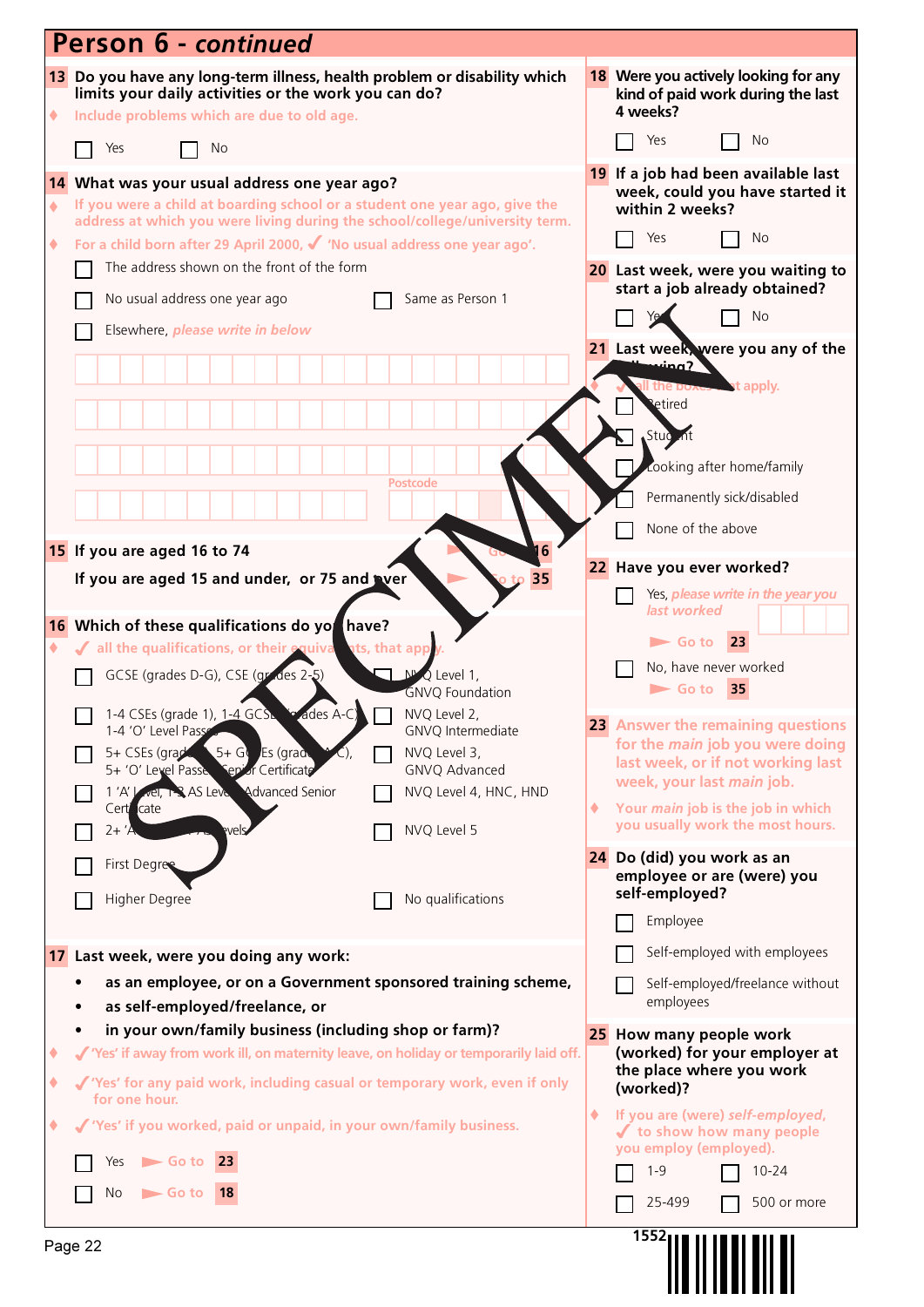| 33 How do you usually travel to<br>26 What is (was) the full title of your main job?<br>work?<br>For example, PRIMARY SCHOOL TEACHER, STATE REGISTERED NURSE, CAR<br>۰<br>$\sqrt{\ }$ one box only.<br>۰<br>MECHANIC, TELEVISION SERVICE ENGINEER, BENEFITS ASSISTANT.<br>$\blacktriangleright$ the box for the longest part, by<br>۰<br>Civil Servants, Local Government Officers - give job title not grade or pay band.<br>۰<br>distance, of your usual journey to work.<br>Work mainly at or from home<br>Train<br>Bus, minibus or coach (public or<br>private)<br>27 Describe what you do (did) in your main job.<br>Motor cycle, scooter or moped<br>Driving a car or van<br>Car or van pool, sharing driving<br>ger in a car or van<br>28 Do (did) you supervise any other employees?<br>Passe<br>A supervisor or foreman is responsible for overseeing the work of other<br>۰<br>Taxi<br>employees on a day-to-day basis.<br>Yes<br>No<br><b>Ricycle</b><br>29 What is (was) the business of your employer at the place where y<br>On<br>work (worked)?<br>d<br>ON,<br>For example, MAKING SHOES, REPAIRING CARS, SECONDARY EDUC<br>۰<br>FOOD WHOLESALE, CLOTHING RETAIL, DOCTOR'S SURGERY.<br>34 ow many hours a week do you<br>If you are (were) self-employed/freelance or have (had) your own bu<br>۰<br>usually work in your main job?<br>what is (was) the nature of your business?<br>Civil Servants, Local Government Officers - please spe<br>Answer to nearest whole hour.<br>۰<br>Give average for last four weeks.<br>Number of hours<br>worked a week<br><b>35 THERE ARE NO MORE</b><br><b>QUESTIONS FOR PERSON 6.</b><br>30 If you were working last week<br>31<br>Go to<br>If you were not working Ia t week<br>If there are no more people in<br>your household you do not<br>31 What is the full name of the orgular isation you work for in your main job?<br>need to answer any more<br>questions.<br>Write in the name<br>۰<br><b><i>v</i></b> appropriate.<br><b>pox</b> be<br>on<br>If you have your ow<br>۰<br>s, write<br>the name.<br>If there are more than 6 people<br>in your household, you will<br>need to contact the Census<br>Helpline (0845 3020011) for an<br>extra form.<br>Self-employed/free ance<br>Work for a private individual<br>Remember to sign the<br>Declaration on the front page.<br>32 What is the address of the place where you work in your main job?<br>Write in the address or $\blacklozenge$ one box below as appropriate.<br>۰<br>If you report to a depot, write in the depot address.<br>۰<br><b>Postcode</b><br>No fixed place<br>Mainly work at<br>Offshore installation<br>or from home<br>1553 | Person 6 - continued |         |
|------------------------------------------------------------------------------------------------------------------------------------------------------------------------------------------------------------------------------------------------------------------------------------------------------------------------------------------------------------------------------------------------------------------------------------------------------------------------------------------------------------------------------------------------------------------------------------------------------------------------------------------------------------------------------------------------------------------------------------------------------------------------------------------------------------------------------------------------------------------------------------------------------------------------------------------------------------------------------------------------------------------------------------------------------------------------------------------------------------------------------------------------------------------------------------------------------------------------------------------------------------------------------------------------------------------------------------------------------------------------------------------------------------------------------------------------------------------------------------------------------------------------------------------------------------------------------------------------------------------------------------------------------------------------------------------------------------------------------------------------------------------------------------------------------------------------------------------------------------------------------------------------------------------------------------------------------------------------------------------------------------------------------------------------------------------------------------------------------------------------------------------------------------------------------------------------------------------------------------------------------------------------------------------------------------------------------------------------------------------------------------------------------------------------------------------------------------------------------------------------------------------------------------------------------------------------------------------------------------------------------------------------------------------------|----------------------|---------|
|                                                                                                                                                                                                                                                                                                                                                                                                                                                                                                                                                                                                                                                                                                                                                                                                                                                                                                                                                                                                                                                                                                                                                                                                                                                                                                                                                                                                                                                                                                                                                                                                                                                                                                                                                                                                                                                                                                                                                                                                                                                                                                                                                                                                                                                                                                                                                                                                                                                                                                                                                                                                                                                                        |                      |         |
|                                                                                                                                                                                                                                                                                                                                                                                                                                                                                                                                                                                                                                                                                                                                                                                                                                                                                                                                                                                                                                                                                                                                                                                                                                                                                                                                                                                                                                                                                                                                                                                                                                                                                                                                                                                                                                                                                                                                                                                                                                                                                                                                                                                                                                                                                                                                                                                                                                                                                                                                                                                                                                                                        |                      |         |
|                                                                                                                                                                                                                                                                                                                                                                                                                                                                                                                                                                                                                                                                                                                                                                                                                                                                                                                                                                                                                                                                                                                                                                                                                                                                                                                                                                                                                                                                                                                                                                                                                                                                                                                                                                                                                                                                                                                                                                                                                                                                                                                                                                                                                                                                                                                                                                                                                                                                                                                                                                                                                                                                        |                      |         |
|                                                                                                                                                                                                                                                                                                                                                                                                                                                                                                                                                                                                                                                                                                                                                                                                                                                                                                                                                                                                                                                                                                                                                                                                                                                                                                                                                                                                                                                                                                                                                                                                                                                                                                                                                                                                                                                                                                                                                                                                                                                                                                                                                                                                                                                                                                                                                                                                                                                                                                                                                                                                                                                                        |                      |         |
|                                                                                                                                                                                                                                                                                                                                                                                                                                                                                                                                                                                                                                                                                                                                                                                                                                                                                                                                                                                                                                                                                                                                                                                                                                                                                                                                                                                                                                                                                                                                                                                                                                                                                                                                                                                                                                                                                                                                                                                                                                                                                                                                                                                                                                                                                                                                                                                                                                                                                                                                                                                                                                                                        |                      |         |
|                                                                                                                                                                                                                                                                                                                                                                                                                                                                                                                                                                                                                                                                                                                                                                                                                                                                                                                                                                                                                                                                                                                                                                                                                                                                                                                                                                                                                                                                                                                                                                                                                                                                                                                                                                                                                                                                                                                                                                                                                                                                                                                                                                                                                                                                                                                                                                                                                                                                                                                                                                                                                                                                        |                      |         |
|                                                                                                                                                                                                                                                                                                                                                                                                                                                                                                                                                                                                                                                                                                                                                                                                                                                                                                                                                                                                                                                                                                                                                                                                                                                                                                                                                                                                                                                                                                                                                                                                                                                                                                                                                                                                                                                                                                                                                                                                                                                                                                                                                                                                                                                                                                                                                                                                                                                                                                                                                                                                                                                                        |                      |         |
|                                                                                                                                                                                                                                                                                                                                                                                                                                                                                                                                                                                                                                                                                                                                                                                                                                                                                                                                                                                                                                                                                                                                                                                                                                                                                                                                                                                                                                                                                                                                                                                                                                                                                                                                                                                                                                                                                                                                                                                                                                                                                                                                                                                                                                                                                                                                                                                                                                                                                                                                                                                                                                                                        |                      |         |
|                                                                                                                                                                                                                                                                                                                                                                                                                                                                                                                                                                                                                                                                                                                                                                                                                                                                                                                                                                                                                                                                                                                                                                                                                                                                                                                                                                                                                                                                                                                                                                                                                                                                                                                                                                                                                                                                                                                                                                                                                                                                                                                                                                                                                                                                                                                                                                                                                                                                                                                                                                                                                                                                        |                      |         |
|                                                                                                                                                                                                                                                                                                                                                                                                                                                                                                                                                                                                                                                                                                                                                                                                                                                                                                                                                                                                                                                                                                                                                                                                                                                                                                                                                                                                                                                                                                                                                                                                                                                                                                                                                                                                                                                                                                                                                                                                                                                                                                                                                                                                                                                                                                                                                                                                                                                                                                                                                                                                                                                                        |                      |         |
|                                                                                                                                                                                                                                                                                                                                                                                                                                                                                                                                                                                                                                                                                                                                                                                                                                                                                                                                                                                                                                                                                                                                                                                                                                                                                                                                                                                                                                                                                                                                                                                                                                                                                                                                                                                                                                                                                                                                                                                                                                                                                                                                                                                                                                                                                                                                                                                                                                                                                                                                                                                                                                                                        |                      |         |
|                                                                                                                                                                                                                                                                                                                                                                                                                                                                                                                                                                                                                                                                                                                                                                                                                                                                                                                                                                                                                                                                                                                                                                                                                                                                                                                                                                                                                                                                                                                                                                                                                                                                                                                                                                                                                                                                                                                                                                                                                                                                                                                                                                                                                                                                                                                                                                                                                                                                                                                                                                                                                                                                        |                      |         |
|                                                                                                                                                                                                                                                                                                                                                                                                                                                                                                                                                                                                                                                                                                                                                                                                                                                                                                                                                                                                                                                                                                                                                                                                                                                                                                                                                                                                                                                                                                                                                                                                                                                                                                                                                                                                                                                                                                                                                                                                                                                                                                                                                                                                                                                                                                                                                                                                                                                                                                                                                                                                                                                                        |                      |         |
|                                                                                                                                                                                                                                                                                                                                                                                                                                                                                                                                                                                                                                                                                                                                                                                                                                                                                                                                                                                                                                                                                                                                                                                                                                                                                                                                                                                                                                                                                                                                                                                                                                                                                                                                                                                                                                                                                                                                                                                                                                                                                                                                                                                                                                                                                                                                                                                                                                                                                                                                                                                                                                                                        |                      |         |
|                                                                                                                                                                                                                                                                                                                                                                                                                                                                                                                                                                                                                                                                                                                                                                                                                                                                                                                                                                                                                                                                                                                                                                                                                                                                                                                                                                                                                                                                                                                                                                                                                                                                                                                                                                                                                                                                                                                                                                                                                                                                                                                                                                                                                                                                                                                                                                                                                                                                                                                                                                                                                                                                        |                      |         |
|                                                                                                                                                                                                                                                                                                                                                                                                                                                                                                                                                                                                                                                                                                                                                                                                                                                                                                                                                                                                                                                                                                                                                                                                                                                                                                                                                                                                                                                                                                                                                                                                                                                                                                                                                                                                                                                                                                                                                                                                                                                                                                                                                                                                                                                                                                                                                                                                                                                                                                                                                                                                                                                                        |                      |         |
|                                                                                                                                                                                                                                                                                                                                                                                                                                                                                                                                                                                                                                                                                                                                                                                                                                                                                                                                                                                                                                                                                                                                                                                                                                                                                                                                                                                                                                                                                                                                                                                                                                                                                                                                                                                                                                                                                                                                                                                                                                                                                                                                                                                                                                                                                                                                                                                                                                                                                                                                                                                                                                                                        |                      |         |
|                                                                                                                                                                                                                                                                                                                                                                                                                                                                                                                                                                                                                                                                                                                                                                                                                                                                                                                                                                                                                                                                                                                                                                                                                                                                                                                                                                                                                                                                                                                                                                                                                                                                                                                                                                                                                                                                                                                                                                                                                                                                                                                                                                                                                                                                                                                                                                                                                                                                                                                                                                                                                                                                        |                      |         |
|                                                                                                                                                                                                                                                                                                                                                                                                                                                                                                                                                                                                                                                                                                                                                                                                                                                                                                                                                                                                                                                                                                                                                                                                                                                                                                                                                                                                                                                                                                                                                                                                                                                                                                                                                                                                                                                                                                                                                                                                                                                                                                                                                                                                                                                                                                                                                                                                                                                                                                                                                                                                                                                                        |                      |         |
|                                                                                                                                                                                                                                                                                                                                                                                                                                                                                                                                                                                                                                                                                                                                                                                                                                                                                                                                                                                                                                                                                                                                                                                                                                                                                                                                                                                                                                                                                                                                                                                                                                                                                                                                                                                                                                                                                                                                                                                                                                                                                                                                                                                                                                                                                                                                                                                                                                                                                                                                                                                                                                                                        |                      |         |
|                                                                                                                                                                                                                                                                                                                                                                                                                                                                                                                                                                                                                                                                                                                                                                                                                                                                                                                                                                                                                                                                                                                                                                                                                                                                                                                                                                                                                                                                                                                                                                                                                                                                                                                                                                                                                                                                                                                                                                                                                                                                                                                                                                                                                                                                                                                                                                                                                                                                                                                                                                                                                                                                        |                      |         |
|                                                                                                                                                                                                                                                                                                                                                                                                                                                                                                                                                                                                                                                                                                                                                                                                                                                                                                                                                                                                                                                                                                                                                                                                                                                                                                                                                                                                                                                                                                                                                                                                                                                                                                                                                                                                                                                                                                                                                                                                                                                                                                                                                                                                                                                                                                                                                                                                                                                                                                                                                                                                                                                                        |                      |         |
|                                                                                                                                                                                                                                                                                                                                                                                                                                                                                                                                                                                                                                                                                                                                                                                                                                                                                                                                                                                                                                                                                                                                                                                                                                                                                                                                                                                                                                                                                                                                                                                                                                                                                                                                                                                                                                                                                                                                                                                                                                                                                                                                                                                                                                                                                                                                                                                                                                                                                                                                                                                                                                                                        |                      |         |
|                                                                                                                                                                                                                                                                                                                                                                                                                                                                                                                                                                                                                                                                                                                                                                                                                                                                                                                                                                                                                                                                                                                                                                                                                                                                                                                                                                                                                                                                                                                                                                                                                                                                                                                                                                                                                                                                                                                                                                                                                                                                                                                                                                                                                                                                                                                                                                                                                                                                                                                                                                                                                                                                        |                      |         |
|                                                                                                                                                                                                                                                                                                                                                                                                                                                                                                                                                                                                                                                                                                                                                                                                                                                                                                                                                                                                                                                                                                                                                                                                                                                                                                                                                                                                                                                                                                                                                                                                                                                                                                                                                                                                                                                                                                                                                                                                                                                                                                                                                                                                                                                                                                                                                                                                                                                                                                                                                                                                                                                                        |                      |         |
|                                                                                                                                                                                                                                                                                                                                                                                                                                                                                                                                                                                                                                                                                                                                                                                                                                                                                                                                                                                                                                                                                                                                                                                                                                                                                                                                                                                                                                                                                                                                                                                                                                                                                                                                                                                                                                                                                                                                                                                                                                                                                                                                                                                                                                                                                                                                                                                                                                                                                                                                                                                                                                                                        |                      |         |
|                                                                                                                                                                                                                                                                                                                                                                                                                                                                                                                                                                                                                                                                                                                                                                                                                                                                                                                                                                                                                                                                                                                                                                                                                                                                                                                                                                                                                                                                                                                                                                                                                                                                                                                                                                                                                                                                                                                                                                                                                                                                                                                                                                                                                                                                                                                                                                                                                                                                                                                                                                                                                                                                        |                      |         |
|                                                                                                                                                                                                                                                                                                                                                                                                                                                                                                                                                                                                                                                                                                                                                                                                                                                                                                                                                                                                                                                                                                                                                                                                                                                                                                                                                                                                                                                                                                                                                                                                                                                                                                                                                                                                                                                                                                                                                                                                                                                                                                                                                                                                                                                                                                                                                                                                                                                                                                                                                                                                                                                                        |                      |         |
|                                                                                                                                                                                                                                                                                                                                                                                                                                                                                                                                                                                                                                                                                                                                                                                                                                                                                                                                                                                                                                                                                                                                                                                                                                                                                                                                                                                                                                                                                                                                                                                                                                                                                                                                                                                                                                                                                                                                                                                                                                                                                                                                                                                                                                                                                                                                                                                                                                                                                                                                                                                                                                                                        |                      |         |
|                                                                                                                                                                                                                                                                                                                                                                                                                                                                                                                                                                                                                                                                                                                                                                                                                                                                                                                                                                                                                                                                                                                                                                                                                                                                                                                                                                                                                                                                                                                                                                                                                                                                                                                                                                                                                                                                                                                                                                                                                                                                                                                                                                                                                                                                                                                                                                                                                                                                                                                                                                                                                                                                        |                      |         |
|                                                                                                                                                                                                                                                                                                                                                                                                                                                                                                                                                                                                                                                                                                                                                                                                                                                                                                                                                                                                                                                                                                                                                                                                                                                                                                                                                                                                                                                                                                                                                                                                                                                                                                                                                                                                                                                                                                                                                                                                                                                                                                                                                                                                                                                                                                                                                                                                                                                                                                                                                                                                                                                                        |                      |         |
|                                                                                                                                                                                                                                                                                                                                                                                                                                                                                                                                                                                                                                                                                                                                                                                                                                                                                                                                                                                                                                                                                                                                                                                                                                                                                                                                                                                                                                                                                                                                                                                                                                                                                                                                                                                                                                                                                                                                                                                                                                                                                                                                                                                                                                                                                                                                                                                                                                                                                                                                                                                                                                                                        |                      |         |
|                                                                                                                                                                                                                                                                                                                                                                                                                                                                                                                                                                                                                                                                                                                                                                                                                                                                                                                                                                                                                                                                                                                                                                                                                                                                                                                                                                                                                                                                                                                                                                                                                                                                                                                                                                                                                                                                                                                                                                                                                                                                                                                                                                                                                                                                                                                                                                                                                                                                                                                                                                                                                                                                        |                      |         |
|                                                                                                                                                                                                                                                                                                                                                                                                                                                                                                                                                                                                                                                                                                                                                                                                                                                                                                                                                                                                                                                                                                                                                                                                                                                                                                                                                                                                                                                                                                                                                                                                                                                                                                                                                                                                                                                                                                                                                                                                                                                                                                                                                                                                                                                                                                                                                                                                                                                                                                                                                                                                                                                                        |                      |         |
|                                                                                                                                                                                                                                                                                                                                                                                                                                                                                                                                                                                                                                                                                                                                                                                                                                                                                                                                                                                                                                                                                                                                                                                                                                                                                                                                                                                                                                                                                                                                                                                                                                                                                                                                                                                                                                                                                                                                                                                                                                                                                                                                                                                                                                                                                                                                                                                                                                                                                                                                                                                                                                                                        |                      |         |
|                                                                                                                                                                                                                                                                                                                                                                                                                                                                                                                                                                                                                                                                                                                                                                                                                                                                                                                                                                                                                                                                                                                                                                                                                                                                                                                                                                                                                                                                                                                                                                                                                                                                                                                                                                                                                                                                                                                                                                                                                                                                                                                                                                                                                                                                                                                                                                                                                                                                                                                                                                                                                                                                        |                      |         |
|                                                                                                                                                                                                                                                                                                                                                                                                                                                                                                                                                                                                                                                                                                                                                                                                                                                                                                                                                                                                                                                                                                                                                                                                                                                                                                                                                                                                                                                                                                                                                                                                                                                                                                                                                                                                                                                                                                                                                                                                                                                                                                                                                                                                                                                                                                                                                                                                                                                                                                                                                                                                                                                                        |                      | Page 23 |
|                                                                                                                                                                                                                                                                                                                                                                                                                                                                                                                                                                                                                                                                                                                                                                                                                                                                                                                                                                                                                                                                                                                                                                                                                                                                                                                                                                                                                                                                                                                                                                                                                                                                                                                                                                                                                                                                                                                                                                                                                                                                                                                                                                                                                                                                                                                                                                                                                                                                                                                                                                                                                                                                        |                      |         |